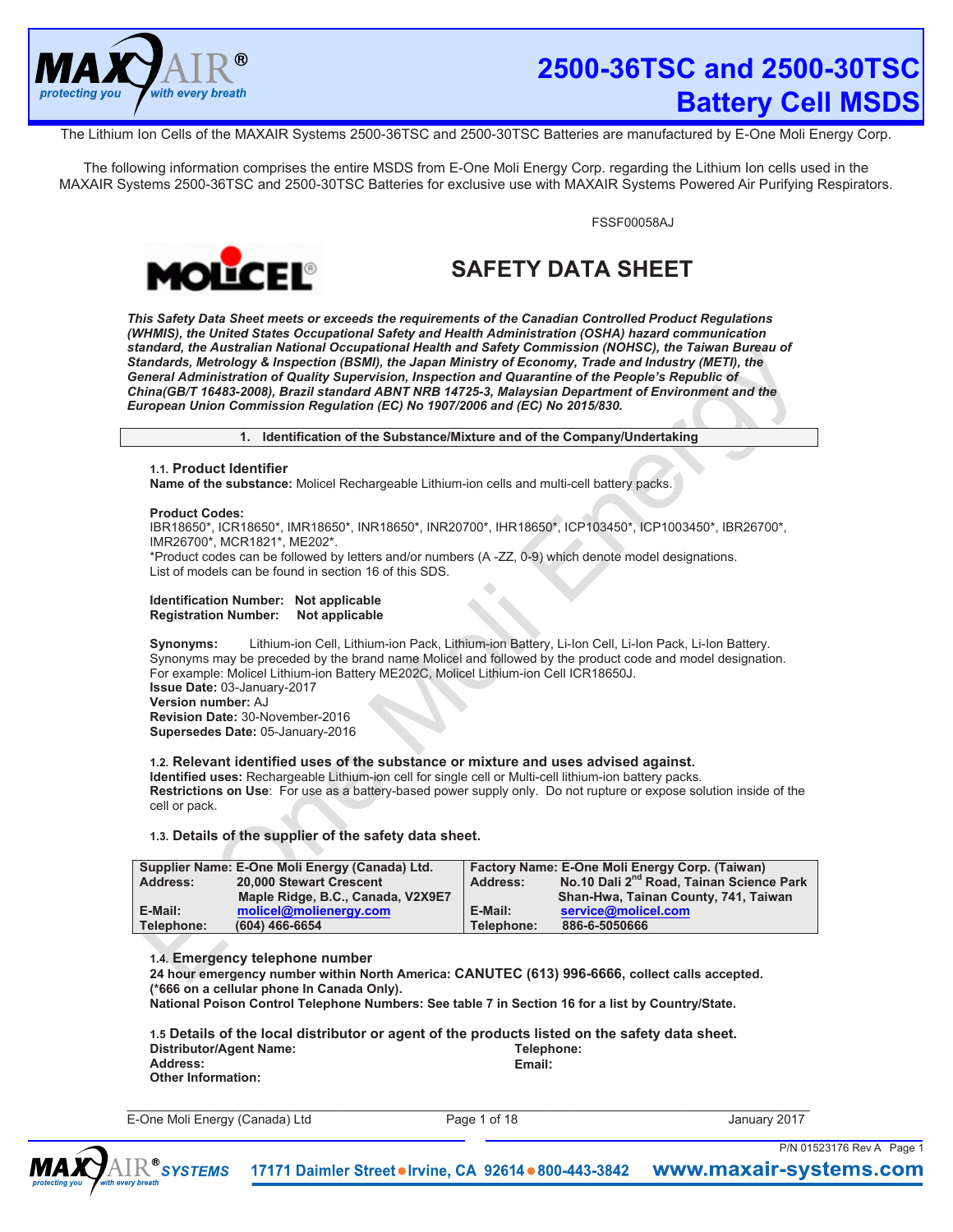

|                                    | <b>FSSF00058AJ</b>             |                                |                                    |                                |  |
|------------------------------------|--------------------------------|--------------------------------|------------------------------------|--------------------------------|--|
|                                    | 2.                             | <b>Hazards Identification</b>  |                                    |                                |  |
| <b>Protective</b><br>Clothing      | <b>NFPA Rating</b><br>(USA)    | <b>EC Classification</b>       | <b>WHMIS (Canada)</b>              | <b>SafeWork</b><br>(Australia) |  |
| Not required with<br>normal use.   | 0                              | Not classified as<br>hazardous | Not applicable with<br>normal use. | Not classified as<br>hazardous |  |
| <b>GHS Hazard</b><br><b>Symbol</b> | <b>IATA</b>                    | JIS (Japan)                    | <b>Taiwan</b>                      | China                          |  |
| Not applicable with<br>normal use. |                                | Not classified as<br>hazardous | Not classified as<br>hazardous     | Not classified as<br>hazardous |  |
| <b>United States</b>               | <b>Brazil</b>                  | <b>Malaysia</b>                |                                    |                                |  |
| Not classified as<br>hazardous     | Not classified as<br>hazardous | Not classified as<br>hazardous |                                    |                                |  |

**Table 1**

**2.1. Classification of the substance or mixture.** 

**2.1.1. Preparation Hazards and Classification:** The product is a Lithium ion cell or battery and is therefore classified as an article and is not hazardous when used according to the recommendations of the manufacturer. The hazard is associated with the contents of the cell or battery. Under recommended use conditions, the electrode materials and liquid electrolyte are non-reactive provided that the cell or battery integrity remains and the seals remain intact. The potential for exposure should not exist unless the cell or battery leaks, is exposed to high temperatures or is mechanically, electrically or physically abused/damaged. If the cell or battery is compromised and starts to leak, based upon the battery ingredients, the contents are classified as Hazardous.

**2.1.2. Classification according to Directive 67/548/EEC or 1999/45/EC as amended:** Not applicable.

**2.1.3. Classification according to Regulation (EC) No. 1272/2008 as amended:** Not applicable.

| 2.1.4. Hazard Summary<br><b>Physical hazards:</b><br><b>Health hazards:</b><br><b>Environmental hazards:</b><br>Specific hazards: | Not classified for physical hazards.<br>Not classified for health hazards<br>Not classified for hazards to the environment.<br>Exposure to contents of an open or damaged cell or battery: contact with this material will<br>cause burns to the skin, eyes and mucous membranes.<br>May cause sensitization by skin contact. |
|-----------------------------------------------------------------------------------------------------------------------------------|-------------------------------------------------------------------------------------------------------------------------------------------------------------------------------------------------------------------------------------------------------------------------------------------------------------------------------|
| <b>Main Symptoms:</b>                                                                                                             | Symptoms include itching, burning, redness and tearing.                                                                                                                                                                                                                                                                       |
| 2.2. Label elements<br><b>Identification Number:</b><br>Hazard pictograms:                                                        | 2.2.1. Label according to Regulation (EC) No. 1272/2008 as amended.<br>Not applicable.<br>Not applicable.                                                                                                                                                                                                                     |
| Signal word:                                                                                                                      | Not applicable.                                                                                                                                                                                                                                                                                                               |
| <b>Hazard statements:</b>                                                                                                         | Not applicable under normal use in accordance with United Nations Conference on<br>Environmental and Development (UNCED) and Occupational Safety and Health<br>Administration (OSHA) 29 CFR 1910.1200. The article does not meet the criteria for<br>classification.                                                          |

 $\ldots$  . The contribution of the contribution of the contribution of the contribution of the contribution of the contribution of the contribution of the contribution of the contribution of the contribution of the contribut E-One Moli Energy (Canada) Ltd Page 2 of 18 January 2017

P/N 01523176 Rev A Page 2

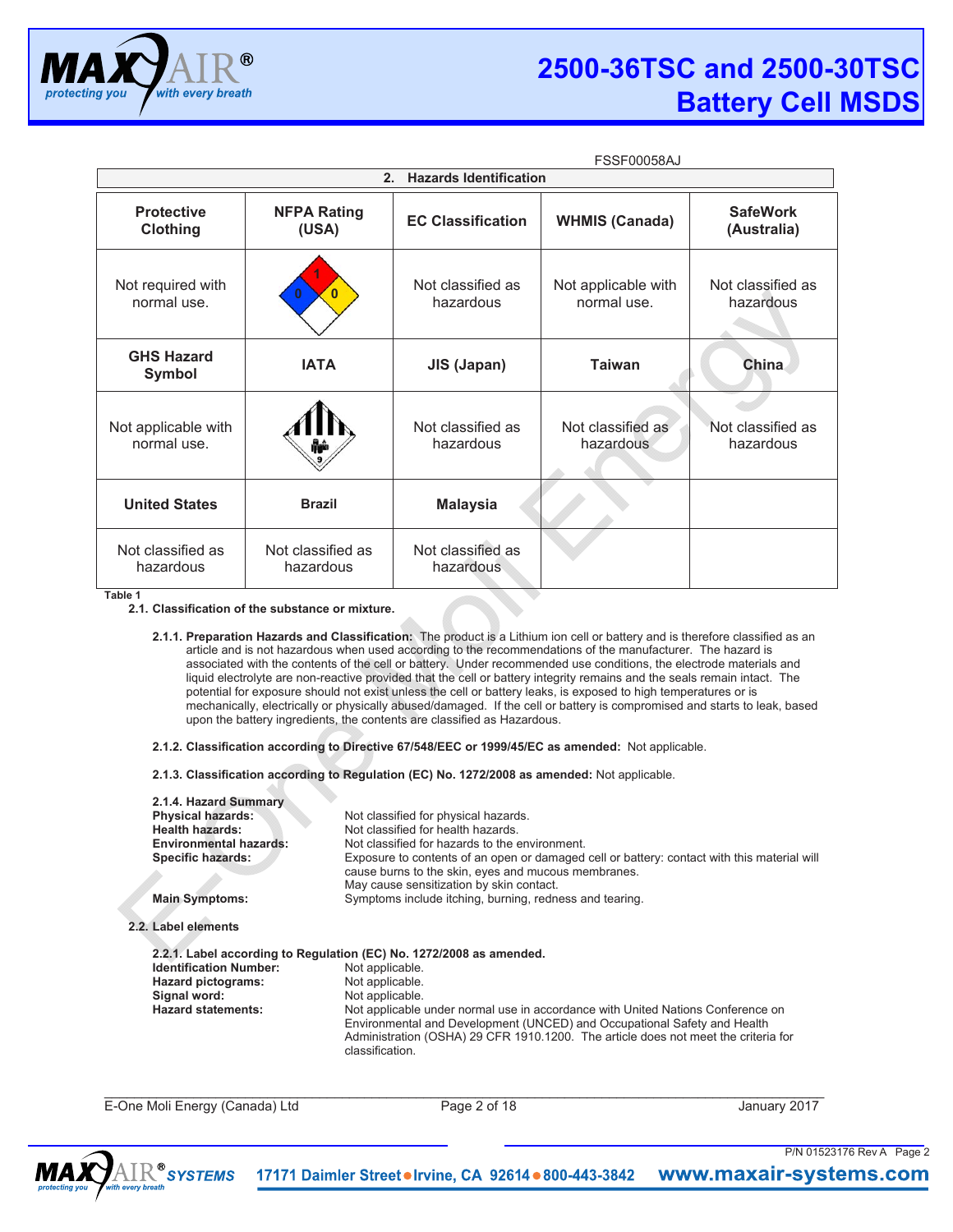

| Precautionary           | P102: Keep out of reach of children.                                                                                  |
|-------------------------|-----------------------------------------------------------------------------------------------------------------------|
| Statement(s)            | P103: Read label prior to use.                                                                                        |
| <b>Prevention</b>       | P202: Do not handle until all safety precautions have been read and understood.                                       |
|                         | P210: Keep away from heat/sparks/open flames/hot surfaces - No smoking.                                               |
|                         | P234: Keep only in original container.                                                                                |
|                         | P254: Wash hands thoroughly after handling.                                                                           |
| <b>Response</b>         | P260: Do not breathe vapor or spray.                                                                                  |
| (If cell/battery        | P280: Wear protective gloves/protective clothing/eye protection/face protection.                                      |
| leaks)                  | P301/330/331: IF SWALLOWED: Rinse mouth. DO NOT induce vomiting.                                                      |
|                         | P303/361/353: IF ON SKIN (or hair): Remove/Take off immediately all contaminated clothing. Rinse skin with            |
|                         | water/shower.                                                                                                         |
|                         | P304/340: If INHALED: Remove victim to fresh air and keep at rest in a position comfortable for breathing.            |
|                         | P305/351/338: IF IN EYES: Rinse cautiously with water for several minutes. Remove contact lenses, if present          |
|                         | and easy to do. Continue rinsing.                                                                                     |
|                         | P310: Immediately call a POISON CENTER or doctor/physician.                                                           |
|                         | P363: Wash contaminated clothing before reuse.                                                                        |
|                         | P370: In case of fire: Use carbon dioxide, dry chemical or water extinguisher.                                        |
|                         | P391: Collect spillage.                                                                                               |
| <b>Health</b>           | H314: Causes severe skin burns and eye damage.                                                                        |
| (if cell/battery leaks) | H315: Causes skin irritation.                                                                                         |
|                         | H317: May cause an allergic skin reaction.                                                                            |
|                         | H319: Causes serious eye irritation.                                                                                  |
|                         | H335: May cause respiratory irritation.                                                                               |
|                         | H400: Very toxic to aquatic life.                                                                                     |
|                         | H410: Very toxic to aquatic life with long lasting effects.                                                           |
| <b>Storage</b>          | P402: Store in a dry place.                                                                                           |
| (Store as indicated     | P405: Store locked up.                                                                                                |
| in Section 7)           | P410: Protect from sunlight.                                                                                          |
| <b>Disposal</b>         | P406: Store any spilled/leaking electrolyte material in a corrosive resistant container with a resistant inner liner. |
|                         | P501: Dispose of batteries in accordance with applicable hazardous waste regulations.                                 |
| Table 2                 |                                                                                                                       |

**Supplemental label information:** None.

#### **2.3. Other Hazards.**

**2.3.1. Appearance, Color and Odor:** Solid object with no odor.

**2.3.2. Primary Routes(s) of Exposure:** These chemicals are contained in a sealed enclosure. Risk of exposure occurs only if the cell or pack is mechanically, thermally, electrically or physically abused to the point of compromising the enclosure. If this occurs, exposure to the electrolyte solution contained within can occur by inhalation, ingestion, eye contact and skin contact.

# **2.3.3. Potential Health Effect(s):**

**2.3.3.1. Acute (short term):** see Section 8 for exposure controls.

In the event that this cell or pack has been ruptured, the electrolyte solution contained within the cell would be corrosive and can cause burns to skin and eyes.

**Inhalation:** Inhalation of materials from a sealed cell is not an expected route of exposure. Vapors or mists from a ruptured cell may cause respiratory irritation.

**Ingestion:** Swallowing of materials from a sealed cell is not an expected route of exposure. Swallowing the contents of an open cell can cause serious chemical burns to mouth, esophagus, and gastrointestinal tract.

**Skin:** Contact between the cell and skin will not cause any harm. Skin contact with the contents of an open cell can cause severe irritation or burns to the skin.

**Eye:** Contact between the cell and the eye will not cause any harm. Eye contact with the contents of an open cell can cause severe irritation or burns to the eye.

**2.3.3.2. CHRONIC (long term):** see Section 11 for additional toxicological data.

#### **2.3.4. Medical Conditions Aggravated by Exposure:** Not Available.

**2.3.5. Interactions with other chemicals:** Immersion in high conductivity liquids may cause corrosion and breaching of the cell or battery enclosure. The electrolyte solution inside of the cells may react with alkaline (basic) materials and present a flammability hazard.

# **2.3.6. Potential Environmental Effects**: Not Available.

E-One Moli Energy (Canada) Ltd Page 3 of 18 January 2017

 $\_$  ,  $\_$  ,  $\_$  ,  $\_$  ,  $\_$  ,  $\_$  ,  $\_$  ,  $\_$  ,  $\_$  ,  $\_$  ,  $\_$  ,  $\_$  ,  $\_$  ,  $\_$  ,  $\_$  ,  $\_$  ,  $\_$  ,  $\_$  ,  $\_$  ,  $\_$  ,  $\_$  ,  $\_$  ,  $\_$  ,  $\_$  ,  $\_$  ,  $\_$  ,  $\_$  ,  $\_$  ,  $\_$  ,  $\_$  ,  $\_$  ,  $\_$  ,  $\_$  ,  $\_$  ,  $\_$  ,  $\_$  ,  $\_$  ,

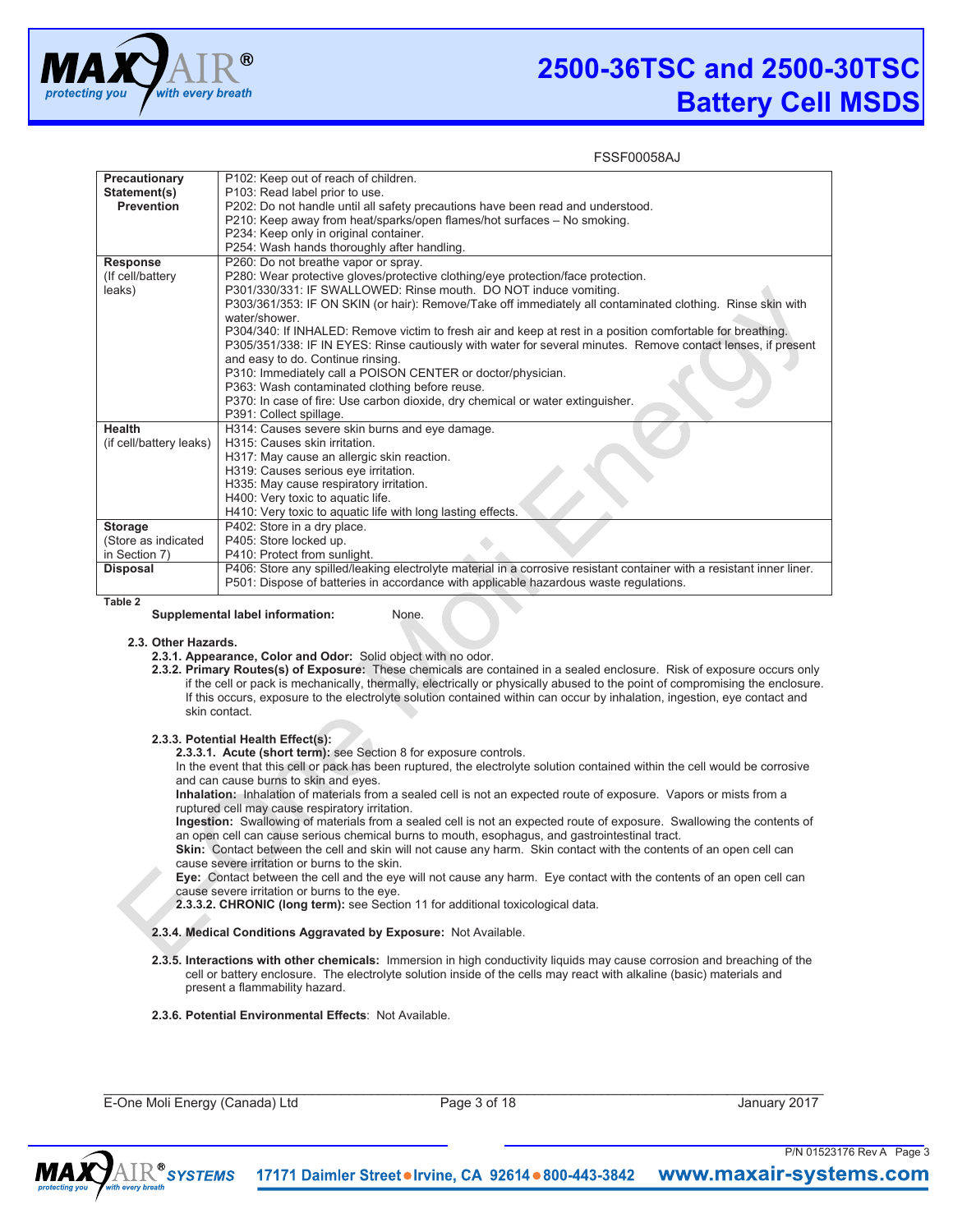

# FSSF00058AJ

# **3. Composition/information on ingredients**

#### **3.1. As a solid, manufactured article, exposure to hazardous ingredients is not expected with normal use.**

**Canada:** This is not a controlled product under WHMIS. This product meets the definition of a "manufactured article" and is not subject to the regulations of the Hazardous Products Act.

**USA:** This cell or battery is an article pursuant to 29 CFR 1910.1200 and, as such, is not subject to the OSHA Hazard Communication Standard requirement. The information contained in this Safety Data Sheet contains valuable information critical to the safe handling and proper use of the product. This SDS should be retained and available for employees and other users of this product.

**Australia:** The product is a Lithium-ion cell or battery and is therefore classified as an article and is not hazardous when used according to the recommendations of the manufacturer. The hazard is associated with the contents of the cell or battery. If the cell or battery is compromised and starts to leak, based upon the battery ingredients, the contents are classified as Hazardous according to the criteria of the National Occupational Health and Safety Commission (SafeWork Australia).

**EU:** This product is an article according to the REACH Regulation (1907/2006) and (EC) No 2015/830.

**Taiwan:** This product is not classified as a dangerous good.

**Japan:** This product is not classified as a dangerous good.

**China:** This product is not classified as a dangerous good.

**Brazil:** This product is an article according to ABNT NRB 14725-2:2009.

| Cell<br>Component                                    | <b>Chemical Name</b>                                                                                                                                               | CAS No.                                                 | <b>EINECS</b>                                                  | *Concentration<br>range in<br>electrolyte<br>(w/w %) | *Mass range<br>in cell $(g/g %)$ | <b>GHS</b><br>Classification |
|------------------------------------------------------|--------------------------------------------------------------------------------------------------------------------------------------------------------------------|---------------------------------------------------------|----------------------------------------------------------------|------------------------------------------------------|----------------------------------|------------------------------|
| Electrolyte                                          | Contains Electrolyte salt<br>and solvents.                                                                                                                         |                                                         |                                                                |                                                      | $5 - 20$                         | Skin Corr 1B<br>$-$ H314     |
| Electrolyte salt                                     | Lithium<br>hexafluorophosphate                                                                                                                                     | 21324-40-3                                              | 244-334-7                                                      | $5 - 30$                                             | $1 - 5$                          | $\overline{\phantom{a}}$     |
| Electrolyte<br>solvents                              | Includes one or more of<br>the following:<br>Ethylene Carbonate<br>Propylene Carbonate<br>Diethyl Carbonate<br>Dimethyl Carbonate<br><b>Ethyl Methyl Carbonate</b> | 96-49-1<br>108-32-7<br>105-58-8<br>616-38-6<br>623-53-0 | 202-510-0<br>203-572-1<br>203-311-1<br>210-478-4<br>Not Listed | 70-95                                                | $5 - 20$                         | $\blacksquare$               |
| <b>PVDF</b>                                          | Polyvinylidenfluoride                                                                                                                                              | 24937-79-9                                              | <b>Not Listed</b>                                              |                                                      | <1                               | $\blacksquare$               |
| Copper                                               | Cu                                                                                                                                                                 | 7440-50-8                                               | 231-159-6                                                      |                                                      | $9 - 18$                         | ÷,                           |
| Aluminium                                            | AI                                                                                                                                                                 | 7429-90-5                                               | 231-072-3                                                      |                                                      | $17 - 27$                        | ÷,                           |
| Cathode                                              | Includes one or more of<br>the following:<br><b>Lithium Cobaltite</b><br>Manganese<br><b>Nickel</b><br>Aluminum                                                    | 12190-79-3<br>7439-96-5<br>7440-02-0<br>7429-90-5       | 235-362-0<br>231-105-1<br>231-111-4<br>231-072-3               |                                                      | $20 - 50$                        |                              |
| Anode                                                | Includes one or more of<br>the following;<br>Graphite<br><b>Carbon Black</b>                                                                                       | 7782-42-5<br>1333-86-4                                  | 231-955-3<br>215-609-9                                         |                                                      | $13 - 18$                        | $\overline{\phantom{0}}$     |
| Steel, Nickel,<br>and inert<br>components<br>Table 3 |                                                                                                                                                                    | Various                                                 | Various                                                        | $\overline{\phantom{m}}$                             | <b>Balance</b>                   | $\overline{\phantom{a}}$     |

\*Quantities may vary depending on cell or battery model.

E-One Moli Energy (Canada) Ltd Page 4 of 18 January 2017

 $\_$  ,  $\_$  ,  $\_$  ,  $\_$  ,  $\_$  ,  $\_$  ,  $\_$  ,  $\_$  ,  $\_$  ,  $\_$  ,  $\_$  ,  $\_$  ,  $\_$  ,  $\_$  ,  $\_$  ,  $\_$  ,  $\_$  ,  $\_$  ,  $\_$  ,  $\_$  ,  $\_$  ,  $\_$  ,  $\_$  ,  $\_$  ,  $\_$  ,  $\_$  ,  $\_$  ,  $\_$  ,  $\_$  ,  $\_$  ,  $\_$  ,  $\_$  ,  $\_$  ,  $\_$  ,  $\_$  ,  $\_$  ,  $\_$  ,

P/N 01523176 Rev A Page 4

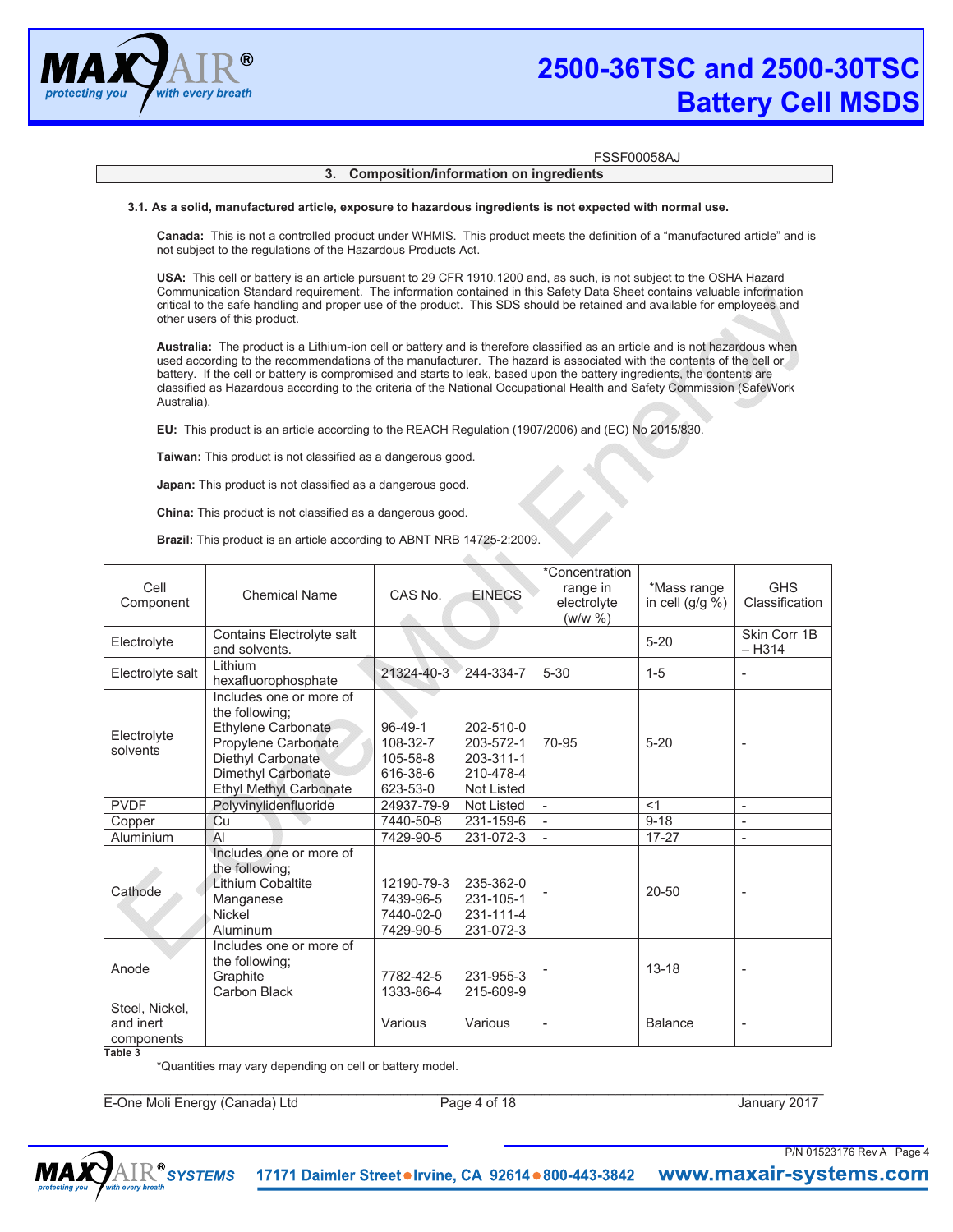

#### **4. First Aid Measures**

# **4.1. Description of first aid measures**

The hazardous components of this cell or battery are contained within a sealed unit. The following measures are only applicable if exposure has occurred to components when a cell or battery leaks, is exposed to high temperatures or is mechanically, electrically or physically abused/damaged. The hazardous contents are caustic alkaline electrolytes contained in cells with lithium metal oxide cathodes, graphite and carbon anodes and Polyvinylidenfluoride binders.

|                                               | Ingestion:                          | Have victim rinse mouth thoroughly with water. DO NOT INDUCE VOMITING.<br>Contact your local poison control center and quickly transport victim to an emergency care facility.                                                                                                                                                                                                                                                                                                                                                                                                                                      |  |
|-----------------------------------------------|-------------------------------------|---------------------------------------------------------------------------------------------------------------------------------------------------------------------------------------------------------------------------------------------------------------------------------------------------------------------------------------------------------------------------------------------------------------------------------------------------------------------------------------------------------------------------------------------------------------------------------------------------------------------|--|
| EYE:                                          |                                     | If eye contact with contents of an open cell occurs, immediately flush the contaminated eye(s) with<br>water. Quickly transport victim to an emergency care facility.                                                                                                                                                                                                                                                                                                                                                                                                                                               |  |
|                                               | <b>Skin Contact:</b><br>Inhalation: | Immediately flush with water. If irritation or pain persists, seek medical attention.<br>Remove the patient from exposure into fresh air, seek medical attention.                                                                                                                                                                                                                                                                                                                                                                                                                                                   |  |
| <b>PROTECTION FOR FIRST</b><br><b>AIDERS:</b> |                                     | Do not enter corrosive vapor contaminated areas without a respirator or Self Contained Breathing<br>Apparatus. Wear adequate personal protective equipment as indicated in Section 8.                                                                                                                                                                                                                                                                                                                                                                                                                               |  |
| <b>FIRST AID FACILITIES:</b>                  |                                     | Eye wash bottle, fountain, safety showers or at least a source of running water are required in the<br>area where the product is used.                                                                                                                                                                                                                                                                                                                                                                                                                                                                              |  |
|                                               |                                     | 4.2 MOST IMPORTANT SYMPTOMS & EFFECTS, ACUTE & DELAYED, CAUSED BY EXPOSURE:                                                                                                                                                                                                                                                                                                                                                                                                                                                                                                                                         |  |
| <b>ACUTE:</b>                                 |                                     | The contents of the battery are rated as corrosive. Ingestion of the electrolyte could lead to severe<br>gastrointestinal tract irritation with nausea, vomiting and potentially burns. Inhalation of vapors may<br>lead to severe irritation of the mouth and upper respiratory tract with a burning sensation, pain,<br>burns and inflammation in the nose and throat; there may also be coughing or difficulty breathing.<br>Eye contact may lead to severe eye irritation or in worst case scenario irreversible damage and<br>possible eye burns. Skin contact may lead to irritation and possible skin burns. |  |
| <b>CHRONIC:</b>                               |                                     | Skin contact may aggravate/exacerbate existing skin conditions, such as dermatitis. Chronic<br>inhalation may lead to the same symptoms as listed for acute inhalation above.                                                                                                                                                                                                                                                                                                                                                                                                                                       |  |

# **4.3 Indication of any immediate medical attention and special treatment needed**  Treat symptomatically if the person comes into contact with the corrosive electrolyte liquid contents of a damaged battery.

# **5. Fire Fighting Measures**

- **5.1 Extinguishing media 5.1.1** Suitable extinguishing media: Dry chemical, carbon dioxide and foam. Water acts as a cooling agent.<br>**5.1.2** Unsuitable extinguishing media: Strong oxidizing agents, strong reducing agents, strong acids and strong
	- **5.1.2 Unsuitable extinguishing media:** Strong oxidizing agents, strong reducing agents, strong acids and strong alkalis. **Despite water incompatibility, water is the most effective firefighting tool to control the spread of fire to other cells and batteries and combustibles.**
	- **5.1.3 Explosion Data:** Closed containers may explode, burst, rupture or vent when exposed to temperatures above 120°C (248°F).
	- **5.1.4 Hazchem Code (**Australia, New Zealand, UK and Malaysia**): 4W**
	- **5.1.5 TDG/DOT ERG Code: 147**
	- **5.1.6 Sensitivity to Mechanical Impact:** Extreme mechanical abuse will result in rupture of the individual battery cells.<br>**5.1.7** Sensitivity to Static Discharge: Electrostatic discharges imposed directly on the spilled e
	- **Sensitivity to Static Discharge:** Electrostatic discharges imposed directly on the spilled electrolyte may start combustion.

# **5.2 Special hazards arising from the Chemical:**

The interaction of water vapor and exposed lithium hexafluorophosphate (LiPF6) may result in the generation of hydrogen and hydrogen fluoride (HF) gas. Contact with battery electrolyte may be irritating to skin, eyes and mucous membranes. Thermal degradation may produce hazardous fumes of lithium, cobalt and manganese, hydrofluoric acid, hydrogen and oxides of carbon, aluminum, lithium, copper and cobalt as well and smoke and irritating, corrosive and/or toxic gases. Fumes may cause dizziness or suffocation.

# **5.3 Advice for firefighters:**

In case of fire where lithium-ion cells and batteries are present, flood the area with water. If any cells or batteries are burning, water may not extinguish them, but will cool the adjacent cells or batteries and control the spread of fire. Carbon Dioxide, dry chemical and foam extinguishers may be preferred for small fires, but also may not extinguish burning lithium-ion cells or batteries. Burning cells or batteries will burn themselves out. Virtually all fires involving lithium-ion cells and batteries can be controlled with

 $\_$  ,  $\_$  ,  $\_$  ,  $\_$  ,  $\_$  ,  $\_$  ,  $\_$  ,  $\_$  ,  $\_$  ,  $\_$  ,  $\_$  ,  $\_$  ,  $\_$  ,  $\_$  ,  $\_$  ,  $\_$  ,  $\_$  ,  $\_$  ,  $\_$  ,  $\_$  ,  $\_$  ,  $\_$  ,  $\_$  ,  $\_$  ,  $\_$  ,  $\_$  ,  $\_$  ,  $\_$  ,  $\_$  ,  $\_$  ,  $\_$  ,  $\_$  ,  $\_$  ,  $\_$  ,  $\_$  ,  $\_$  ,  $\_$  ,

E-One Moli Energy (Canada) Ltd Page 5 of 18 January 2017

P/N 01523176 Rev A Page 5

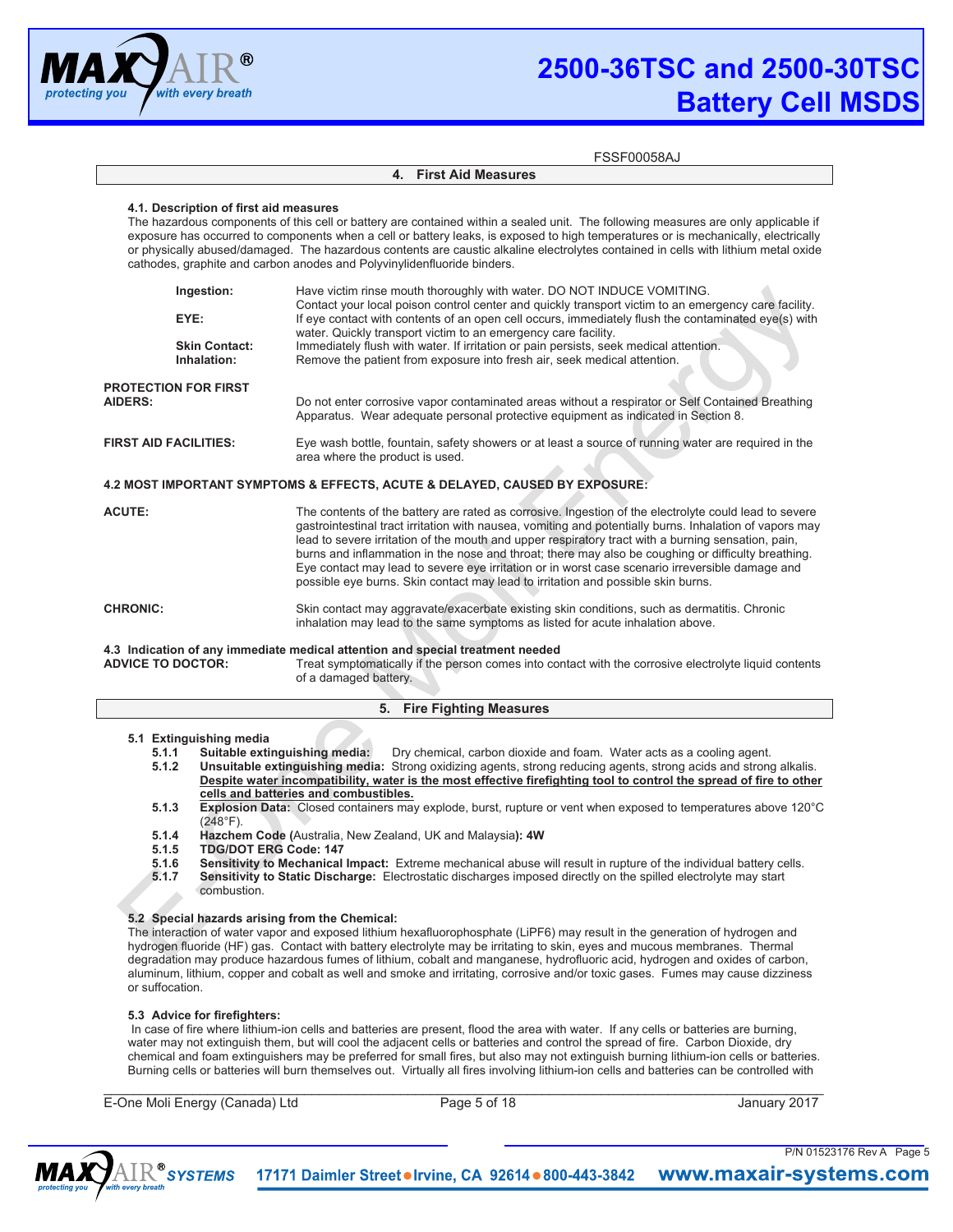

water. When water is used, however, hydrogen gas may be evolved which can form an explosive mixture with air. LITH-X (powdered graphite) or copper powder fire extinguishers, sand, dry ground dolomite or soda ash may also be used. These materials act as smothering agents.

# **5.4 Protective Equipment and Precautions for firefighters:**

In the case of a fire and the release of hydrogen fluoride, it is critical to protect the skin from any contact. Fire fighters should wear a self-contained breathing apparatus. Burning lithium-ion cells and batteries can produce toxic fumes including hydrogen fluoride (HF), oxides of carbon, aluminum, lithium, copper and cobalt. Volatile phosphorous penta fluoride may form at temperatures above 110°C (230°F). Wear adequate personal protective equipment as indicated in Section 8.

# **6. Accidental Release Measures**

# **6.1. Personal precautions, protective equipment and emergency procedures:**

**6.1.1.** For non-emergency personnel.

**6.1.1.1.** As an immediate precautionary measure, isolate spill or leak area for at least 25 meters (75 feet) in all directions. Keep unauthorized personnel away. Stay upwind. Keep out of low areas. Ventilate closed areas before entering. Wear adequate personal protective equipment as indicated in Section 8.

#### **6.1.2.** For emergency responders

**6.1.2.1.** As an immediate precautionary measure, isolate spill or leak area for at least 25 meters (75 feet) in all directions. Keep unauthorized personnel away. Stay upwind and keep out of low areas. Ventilate closed areas before entering. Do not enter corrosive vapor contaminated areas without a respirator or Self Contained Breathing **Apparatus** 

Suitable fabric for personal protective clothing: Chemical resistance gloves, safety glasses/goggles or face shield and chemical resistant clothing. Wear adequate personal protective equipment as indicated in Section 8.

#### **6.2. Environmental precautions**

**6.2.1.** Absorb spilled material with non-reactive absorbent such as vermiculite, clay or earth. Prevent from migration into soil, sewers and natural waterways – inform local authorities if this occurs.

# **6.3. Methods and material for containment and cleaning up**

- **6.3.1.** Evacuate spill area immediately and remove sources of ignition. Do NOT touch spilled material. Use non-sparking tools and equipment where applicable. Ensure that cleanup procedures do not expose spilled material to any moisture. Cover all drains and exits to the environment to prevent migration into the soil, sewers and natural waterways.
- **6.3.2.** Cleanup personnel must be trained in the safe handling of this product. Spills may be absorbed by non-reactive absorbents such as vermiculite and then collected with an electrically protected vacuum cleaner or by wet-brushing and placing into a suitable container for disposal. Place cells or batteries into individual plastic bags and then place into appropriate containers and close tightly for disposal. Immediately transport closed containers outside. Lined steel drums are suitable for storage of damaged cells or batteries until proper disposal can be arranged. Ventilate area and wash spill site after material pickup is complete. Please consult local regulations on disposal of hazardous waste for complete details.
- **6.3.3.** Never dispose of damaged cells or batteries in a fire.

# **6.4. Reference to other sections**

- **6.4.1.** For information on Hazards, see Section 2 of the SDS.
- **6.4.2.** For information on personal protective equipment, see Section 8 of the SDS.
- **6.4.3.** For information on physical and chemical properties, see Section 9 of the SDS.
- **6.4.4.** For information on stability and reactivity, see Section 10 of the SDS.
- **6.4.5.** For information on environmental effects, see Section 12 of the SDS.
- **6.4.6.** For waste disposal, see section 13 of the SDS.

### **7. Handling and Storage**

# **7.1. Precautions for safe handling**

**7.1.1.** Do not short circuit, open, disassemble, crush, puncture or burn cells or batteries. Do not expose cells or batteries to extreme heat or fire. Do not solder cells. Do not mix cells of different types and brands. Do not mix new and used cells or batteries. Do not incinerate the cells or batteries as there is a danger of explosion. Do not use or charge damaged, defective or deformed cells or batteries.

**7.1.2.** Observe good industrial hygiene practices. Wash hands thoroughly after handling.

E-One Moli Energy (Canada) Ltd Page 6 of 18 January 2017

 $\_$  ,  $\_$  ,  $\_$  ,  $\_$  ,  $\_$  ,  $\_$  ,  $\_$  ,  $\_$  ,  $\_$  ,  $\_$  ,  $\_$  ,  $\_$  ,  $\_$  ,  $\_$  ,  $\_$  ,  $\_$  ,  $\_$  ,  $\_$  ,  $\_$  ,  $\_$  ,  $\_$  ,  $\_$  ,  $\_$  ,  $\_$  ,  $\_$  ,  $\_$  ,  $\_$  ,  $\_$  ,  $\_$  ,  $\_$  ,  $\_$  ,  $\_$  ,  $\_$  ,  $\_$  ,  $\_$  ,  $\_$  ,  $\_$  ,

P/N 01523176 Rev A Page 6

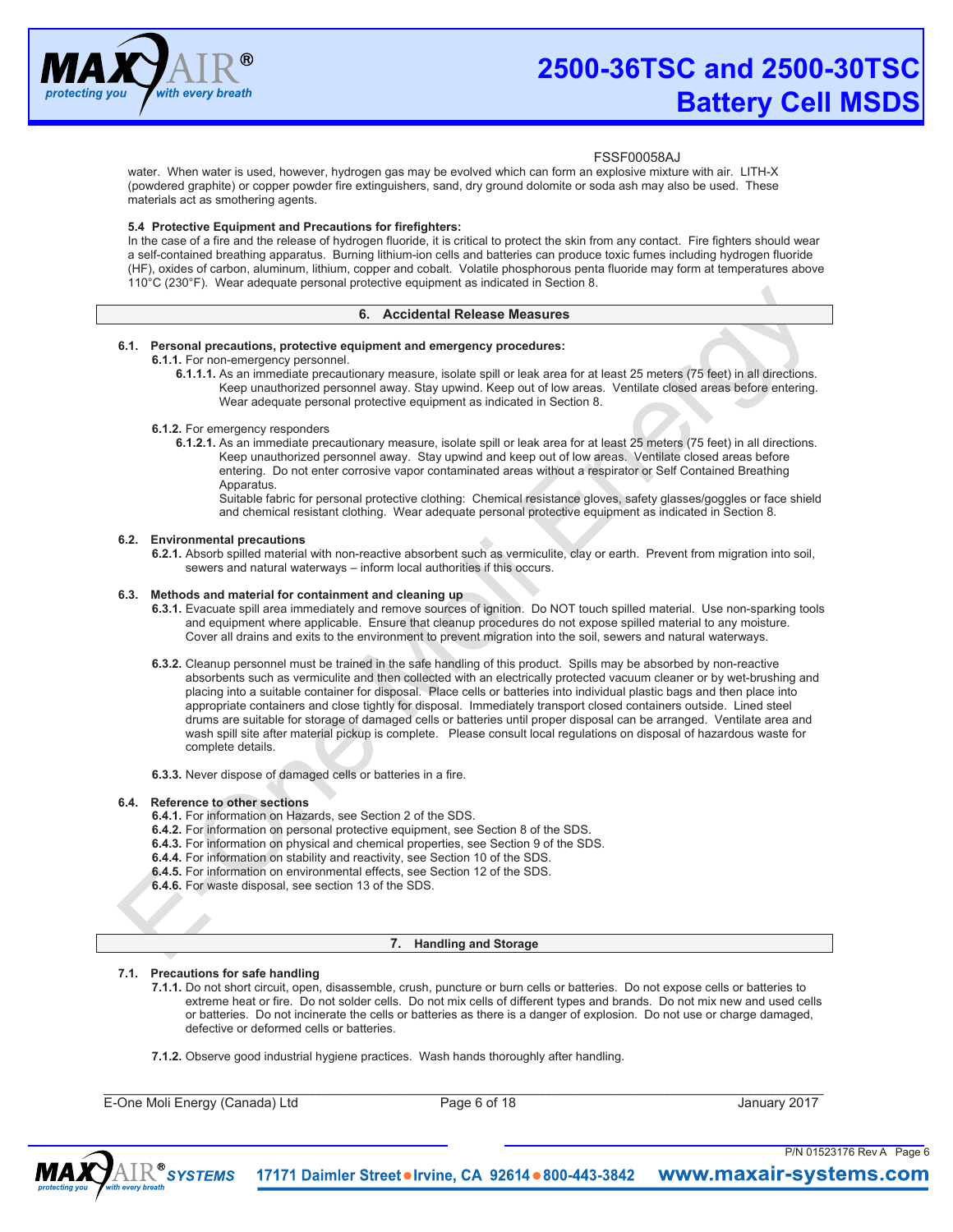

# **7.2. Conditions for safe storage, including any incompatibilities**

- **7.2.1. Conditions for safe storage:** Store in a cool, dry, well-ventilated area, out of direct sunlight and away from heat and ignition sources. To minimize any adverse effects on cell and/or battery performance, it is recommended that the cells and/or batteries be kept at room temperature (25°C +/- 5°C). Elevated temperatures can result in shortened cell and/or battery life. Keep out of reach of children. Store away from incompatible materials, see Section 10 of the SDS.
- **7.2.2. Incompatibilities:** Water, strong oxidizing agents, strong reducing agents, strong acids and strong alkalis.

#### **7.3. Specific end use(s)**

**7.3.1.** Rechargeable Lithium-ion cell for single cell or Multi-cell lithium-ion battery packs. For use as a battery based power supply.

#### **7.4. Links to other Sections**

- **7.4.1.** For information on recommended uses, see Section 1 of this SDS.
- **7.4.2.** For information on accidental release measures, see Section 6 of this SDS.
- **7.4.3.** For information on personal protective equipment, see Section 8 of this SDS.
- **7.4.4.** For information on physical and chemical properties, see Section 9 of this SDS.
- **7.4.5.** For information on stability and reactivity, see Section 10 of this SDS.
- **7.4.6.** For information on toxicological information, see Section 11 of this SDS.
- **7.4.7.** For information on environmental effects, see Section 12 of this SDS.
- **7.4.8.** For information on transport hazard classes, see Section 14 of this SDS.

# **8. Exposure Controls, Personal Protection**

# **8.1. Exposure Control Measures**

- **8.1.1. Exposure Limit Values:** Airborne exposures to hazardous substances are not expected when the cells or batteries are used for their intended purposes. Exposure standards are not applicable to the sealed articles.
- **8.1.2. Biological Monitoring:** Not applicable.
- **8.1.3. Control Banding:** Not applicable.
- **8.1.4. Recommended monitoring procedures**: Follow standard monitoring procedures.
- **8.1.5. Derived no-effect level (DNEL):** Not applicable.
- **8.1.6. Derived minimal effect level (DMEL):** Not applicable.
- **8.1.7. Predicted no-effect concentrations (PNECs):** Not applicable.

#### **8.2. Engineering Controls**

- **8.2.1. Engineering Controls:** Special ventilation is not required when using these products in normal use scenarios. Ventilation is required if there is leakage from the cell or battery.
- **8.2.2. Individual Protection Measures** 
	- **8.2.2.1. Eye and Face protection:** Eye protection is not required when handling cells or batteries during normal use. Wear chemical resistant safety glasses/goggles or face shield if handling a leaking or ruptured cell or battery.
	- **8.2.2.2. Skin (Hand) protection:** Hand protection is not required when handling the cell or battery during normal use. Chemical resistant gloves are recommended when dealing with a leaking or ruptured cell or battery.
	- **8.2.2.3. Skin (clothing) protection:** Skin protection is not required when handling the cell or battery during normal use. Wear long sleeved clothing to avoid skin contact if handling a leaking or ruptured cell or battery. Soiled clothing should be washed with detergent prior to re-use.
	- **8.2.2.4. Respiratory protection:** During routine operation, a respirator is not required. However, if dealing with an electrolyte leakage and irritating vapors are generated, an approved half face inorganic vapor and gas/acid/particulate respirator is required.
	- **8.2.2.5. Thermal Protection:** Not applicable.
	- **8.2.2.6. Other Protective Equipment:** Have a safety shower or eye wash station readily available
- **8.2.3. Hygiene Measures:** Do not eat, drink or smoke in work areas. Avoid storing food, drink or tobacco near the product. Practice and maintain good housekeeping.

**8.2.4. Environmental exposure controls:** Avoid release to the environment.

E-One Moli Energy (Canada) Ltd Page 7 of 18 January 2017

 $\_$  ,  $\_$  ,  $\_$  ,  $\_$  ,  $\_$  ,  $\_$  ,  $\_$  ,  $\_$  ,  $\_$  ,  $\_$  ,  $\_$  ,  $\_$  ,  $\_$  ,  $\_$  ,  $\_$  ,  $\_$  ,  $\_$  ,  $\_$  ,  $\_$  ,  $\_$  ,  $\_$  ,  $\_$  ,  $\_$  ,  $\_$  ,  $\_$  ,  $\_$  ,  $\_$  ,  $\_$  ,  $\_$  ,  $\_$  ,  $\_$  ,  $\_$  ,  $\_$  ,  $\_$  ,  $\_$  ,  $\_$  ,  $\_$  ,

P/N 01523176 Rev A Page 7



.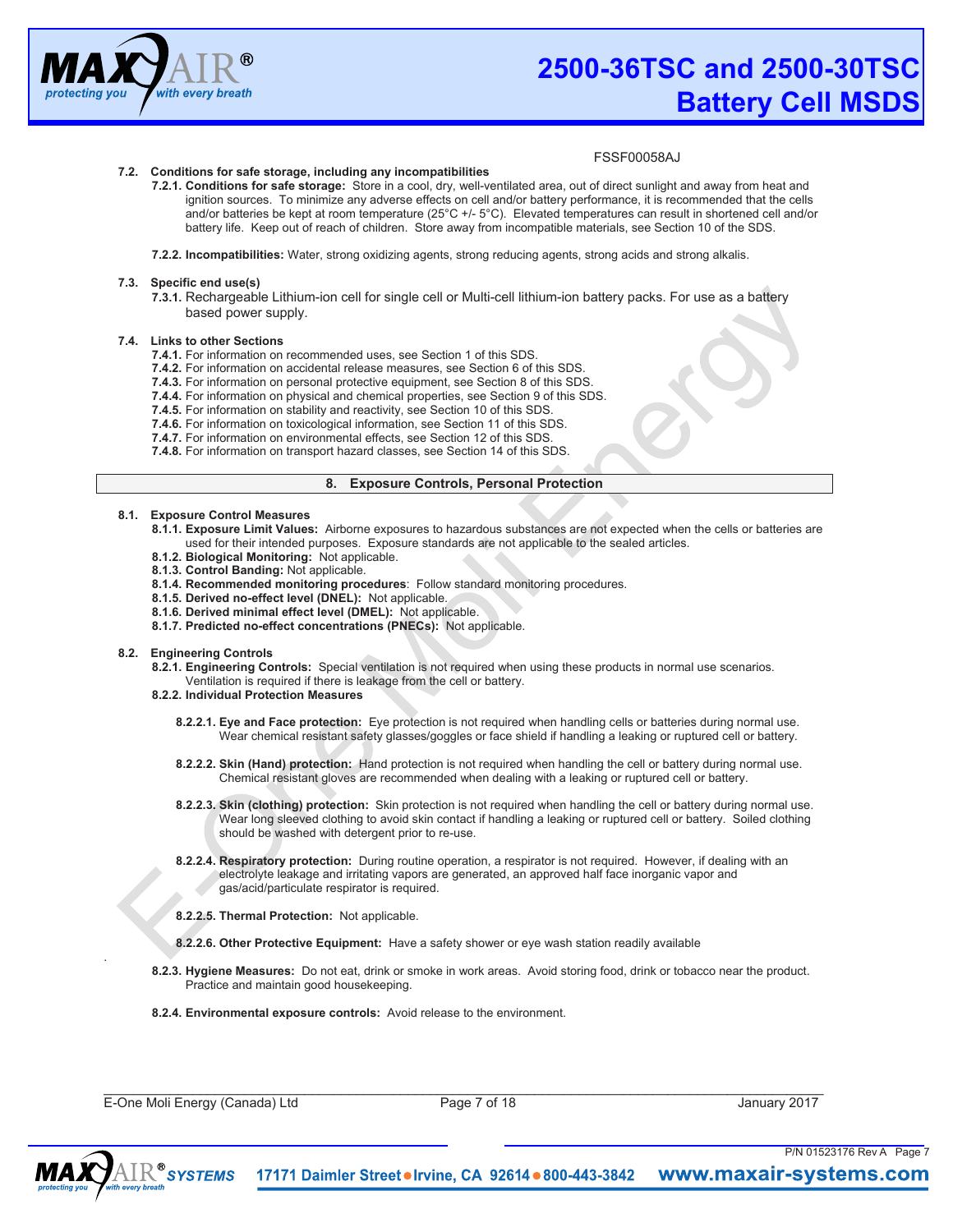

|                                                                          |                                                                            | <b>FSSF00058AJ</b>                                                                         |                                                                                         |
|--------------------------------------------------------------------------|----------------------------------------------------------------------------|--------------------------------------------------------------------------------------------|-----------------------------------------------------------------------------------------|
| <b>Respiratory Protection</b>                                            | <b>Hand Protection</b>                                                     | <b>Eye Protection</b>                                                                      | <b>Other</b>                                                                            |
|                                                                          |                                                                            |                                                                                            |                                                                                         |
| In all fire situations, use self-<br>contained breathing apparatus.<br>- | In the event of leaking or<br>ruptured cells or batteries, wear<br>gloves. | Safety glasses are<br>recommended in case of<br>leaking or ruptured cells or<br>batteries. | In the event of leaking or<br>ruptured cells or batteries, wear<br>protective clothing. |

**Table 4** 

| <b>Physical and Chemical Properties</b><br>9. |                      |                                     |                 |  |
|-----------------------------------------------|----------------------|-------------------------------------|-----------------|--|
| <b>Physical State:</b>                        | Solid, Sealed Unit*  | Vapor Pressure (mm Hg @ 20°C):      | Not Applicable* |  |
| Appearance:                                   | Cell or Battery Pack | <b>Vapor Density:</b>               | Not Applicable* |  |
| pH:                                           | Not Applicable*      | <b>Solubility in Water:</b>         | Insoluble       |  |
| <b>Relative Density:</b>                      | Not Applicable*      | Water/Oil distribution coefficient: | Not Applicable* |  |
| <b>Boiling Point:</b>                         | Not Applicable*      | <b>Odor Type:</b>                   | Odorless        |  |
| <b>Melting Point:</b>                         | Not Applicable*      | <b>Odor Threshold:</b>              | Not Applicable* |  |
| <b>Viscosity:</b>                             | Not Applicable*      | <b>Evaporation Rate:</b>            | Not Applicable* |  |
| <b>Oxidizing Properties:</b>                  | Not Applicable*      | Auto Ignition Temperature (°C):     | Not Applicable* |  |
| Flash Point and Method (°C):                  | Not Applicable*      | Flammability Limits (%):            | Not Applicable* |  |
| <b>Octanol/Water Partition Coefficient:</b>   | Not Applicable*      | <b>Decomposition Temperature:</b>   | $90^{\circ}$ C  |  |
| Table 5                                       |                      |                                     |                 |  |

# **10. Stability and Reactivity**

# **10.1. Stability and Reactivity**

- **10.1.1. Reactivity:** The cells or batteries do not pose any further reactivity hazards other than those listed in the following sub-sections.
- **10.1.2. Chemical Stability:** The cells or batteries are stable under normal ambient and anticipated conditions of use, storage and transport.
- **10.1.3. Possibility of hazardous reactions:** Keep away from water, strong oxidizing agents, strong reducing agents, strong acids and strong alkalis. Reaction of the leaking electrolyte materials with water may produce flammable and explosive hydrogen gas as well as corrosive hydrogen fluoride gas. Hazardous polymerization does not occur.
- **10.1.4. Conditions to avoid:** Avoid exposing the cells or batteries to fire or temperatures above 80°C. Do not disassemble, crush, short circuit, puncture, immerse in liquid, burn, expose to flame or install with incorrect polarity. Avoid mechanical, physical or electrical abuse.
- 
- **10.1.5. Incompatible materials**: Do not immerse in water or other high conductivity liquids.
- **10.1.6. Hazardous decomposition products:** May decompose to produce hydrogen fluoride, phosphorus oxides, sulfur oxides, sulfuric acid, lithium hydroxide, carbon monoxide and carbon dioxide.

# **10.2.** Links to other Sections

- **10.2.1.** For information on Hazards, see Section 2 of this SDS.
- **10.2.2.** For information on fighting fires, see Section 5 of this SDS.
- **10.2.3.** For information on accidental release, see Section 6 of this SDS.
- **10.2.4.** For information on handling and storage, see Section 7 of this SDS.
- **10.2.5.** For information on disposal, see Section 13 of this SDS.

E-One Moli Energy (Canada) Ltd Page 8 of 18 January 2017

 $\_$  ,  $\_$  ,  $\_$  ,  $\_$  ,  $\_$  ,  $\_$  ,  $\_$  ,  $\_$  ,  $\_$  ,  $\_$  ,  $\_$  ,  $\_$  ,  $\_$  ,  $\_$  ,  $\_$  ,  $\_$  ,  $\_$  ,  $\_$  ,  $\_$  ,  $\_$  ,  $\_$  ,  $\_$  ,  $\_$  ,  $\_$  ,  $\_$  ,  $\_$  ,  $\_$  ,  $\_$  ,  $\_$  ,  $\_$  ,  $\_$  ,  $\_$  ,  $\_$  ,  $\_$  ,  $\_$  ,  $\_$  ,  $\_$  ,

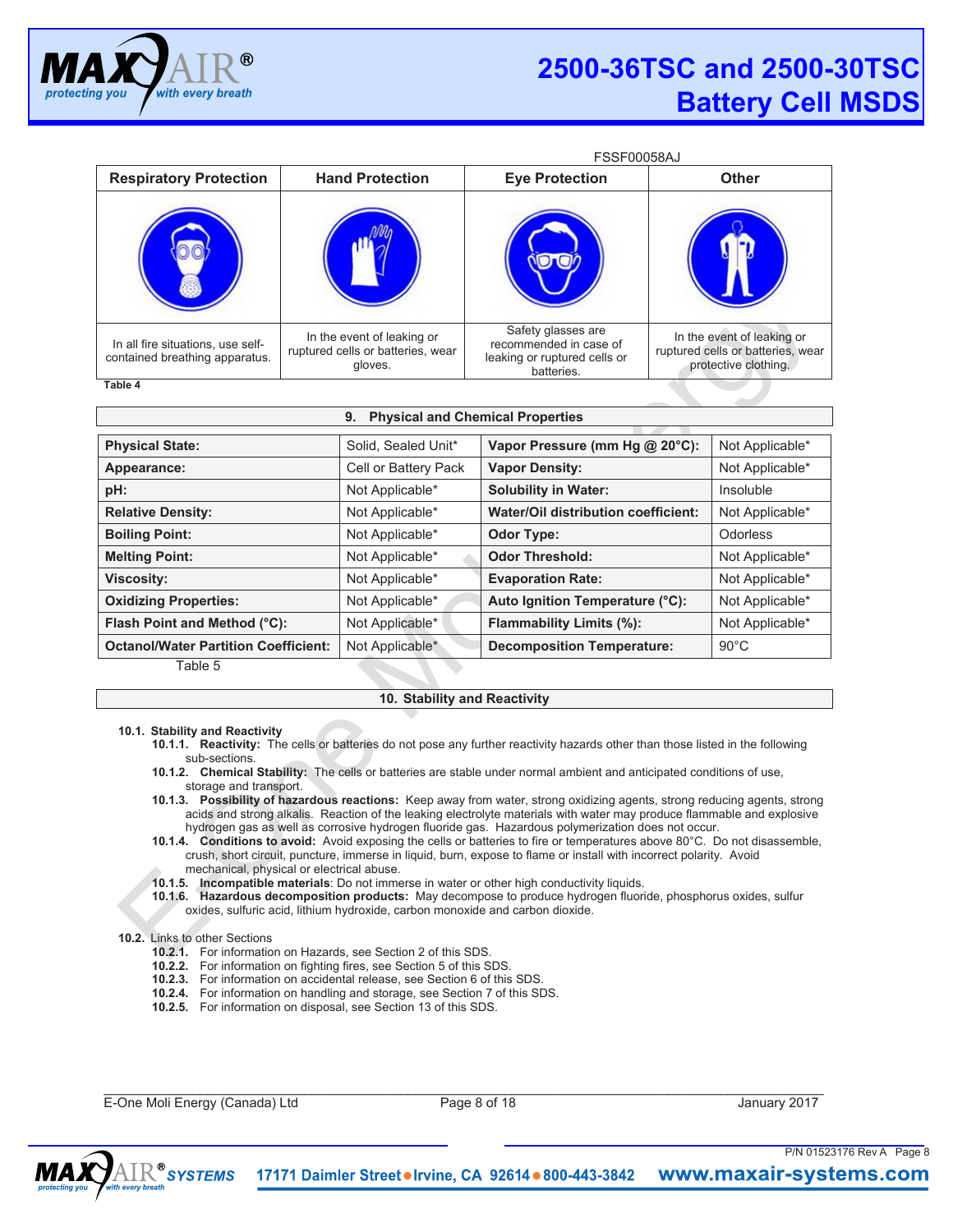

FSSF00058AJ

# **11. Toxicological Information**

# **11.1. Information on toxicological effects:**

The hazardous components of the cell or battery are contained within a sealed unit. Under recommended use conditions, the electrode materials and liquid electrolyte are non-reactive provided that the cell or battery integrity remains and the seals remain intact. The potential for exposure should not exist unless the battery leaks, is exposed to high temperature or is mechanically, electrically or physically abused/damaged. **The following toxicology data is in respect to if a person comes into contact with the electrolyte.**

# **11.2. Acute Toxicity:**

- **11.2.1. Swallowed:** The electrolyte contained within the cell or battery is a corrosive liquid. Ingestion of this electrolyte would be harmful. Swallowing may result in nausea, vomiting, diarrhea, abdominal pain and chemical burns to the gastrointestinal tract. During normal usage ingestion should not be a means of exposure.
- **11.2.2. Eye:** The electrolyte contained within the cell or battery is a corrosive liquid and it is expected that it would cause irreversible damage to the eyes. Contact may cause corneal burns. Effects may be slow to heal after eye contact. Correct handling procedures incorporating appropriate eye protection should minimize the risk of eye irritation.
- **11.2.3. Skin:** The electrolyte contained within the cell or battery is a corrosive liquid and it is expected that it would cause skin burns or severe irritation to the skin if not washed off immediately. Correct handling procedures should minimize the risk of skin irritation. People with pre-existing skin conditions, such as dermatitis, should take extreme care so as not to exacerbate the condition.
- **11.2.4. Inhaled:** Inhalation of vapors from a leaking cell or battery is expected to cause severe irritation of the mouth and upper respiratory tract with a burning sensation, pain, burns and inflammation in the nose and throat; there may also be coughing or difficulty breathing.
- **11.3. Skin Corrosion/Irritation:** The electrolyte contained within the cell or battery is classified as a corrosive liquid and is expected to exhibit Dermal Corrosivity/Irritation.
- **11.4. Serious Eye Damage/Irritation:** The electrolyte contained within the cell or battery is classified as a corrosive liquid and is expected to exhibit serious Damage/Corrosivity.
- **11.5. Respiratory or Skin Sensitization:** The electrolyte contained within the cell or battery is not expected to be a skin sensitizer according to OECD test 406, based on the available data and the known hazards of the components. The electrolyte contained within the battery is not expected to be a respiratory tract sensitizer, based on the available data and the known hazards of the components.
- **11.6. Germ Cell Mutagenicity:** The electrolyte contained within the cell or battery is not expected to be mutagenic according to test such as OECD tests 471, 475, 476, 478 and 479, based on the available data and the known hazards of the components.
- **11.7. Carcinogenicity:** The electrolyte contained within the cell or battery is not expected to be a carcinogen. The cathode contains Cobalt and Nickel components. These components are classified as IARC 2B – possibly carcinogenic to humans, however they do not pose a threat when contained in the cell or battery sealed unit.
- **11.8. Reproductive Toxicity:** The electrolyte contained within the cell or battery is not expected to be a reproductive hazard according to test such as OECD tests 414 and 421, based on the available data and the known hazards of the components.
- **11.9. Specific Target Organ Toxicity (STOT) – Single Exposure:** The electrolyte contained within the cell or battery is corrosive and is expect to cause respiratory irritation by inhalation. Inhalation of vapors may lead to severe irritation of the mouth and upper respiratory tract with a burning sensation, pain, burns and inflammation in the nose and throat; there may also be coughing or difficulty breathing.
- **11.10.Specific Target Organ Toxicity (STOT) – Repeated Exposure:** The cells or batteries are not expected to cause organ damage from prolonged or repeated exposure according to tests such as OECD tests 410 and 412, based on the available data and the known hazards of the components.
- **11.11.Aspiration Hazard:** The cells or batteries are not classified as an aspiration hazard, based on the available data and the known hazards of the components. However, due to the corrosive nature of the product if swallowed, do NOT induce vomiting. If vomiting has occurred after ingestion the person should be observed to ensure that aspiration into the lungs has not occurred and assessed for chemical burns to the gastrointestinal and respiratory tracts.
- **11.12. Other Information:** No additional data is available.

# **11.13.Links to other sections.**

- **11.13.1.** For information on hazards, see Section 2 of this SDS.
- **11.13.2.** For information on first aid, see Section 4 of this SDS.
- **11.13.3.** For information on accidental release, see Section 6 of this SDS.

E-One Moli Energy (Canada) Ltd Page 9 of 18 January 2017

 $\_$  ,  $\_$  ,  $\_$  ,  $\_$  ,  $\_$  ,  $\_$  ,  $\_$  ,  $\_$  ,  $\_$  ,  $\_$  ,  $\_$  ,  $\_$  ,  $\_$  ,  $\_$  ,  $\_$  ,  $\_$  ,  $\_$  ,  $\_$  ,  $\_$  ,  $\_$  ,  $\_$  ,  $\_$  ,  $\_$  ,  $\_$  ,  $\_$  ,  $\_$  ,  $\_$  ,  $\_$  ,  $\_$  ,  $\_$  ,  $\_$  ,  $\_$  ,  $\_$  ,  $\_$  ,  $\_$  ,  $\_$  ,  $\_$  ,

P/N 01523176 Rev A Page 9

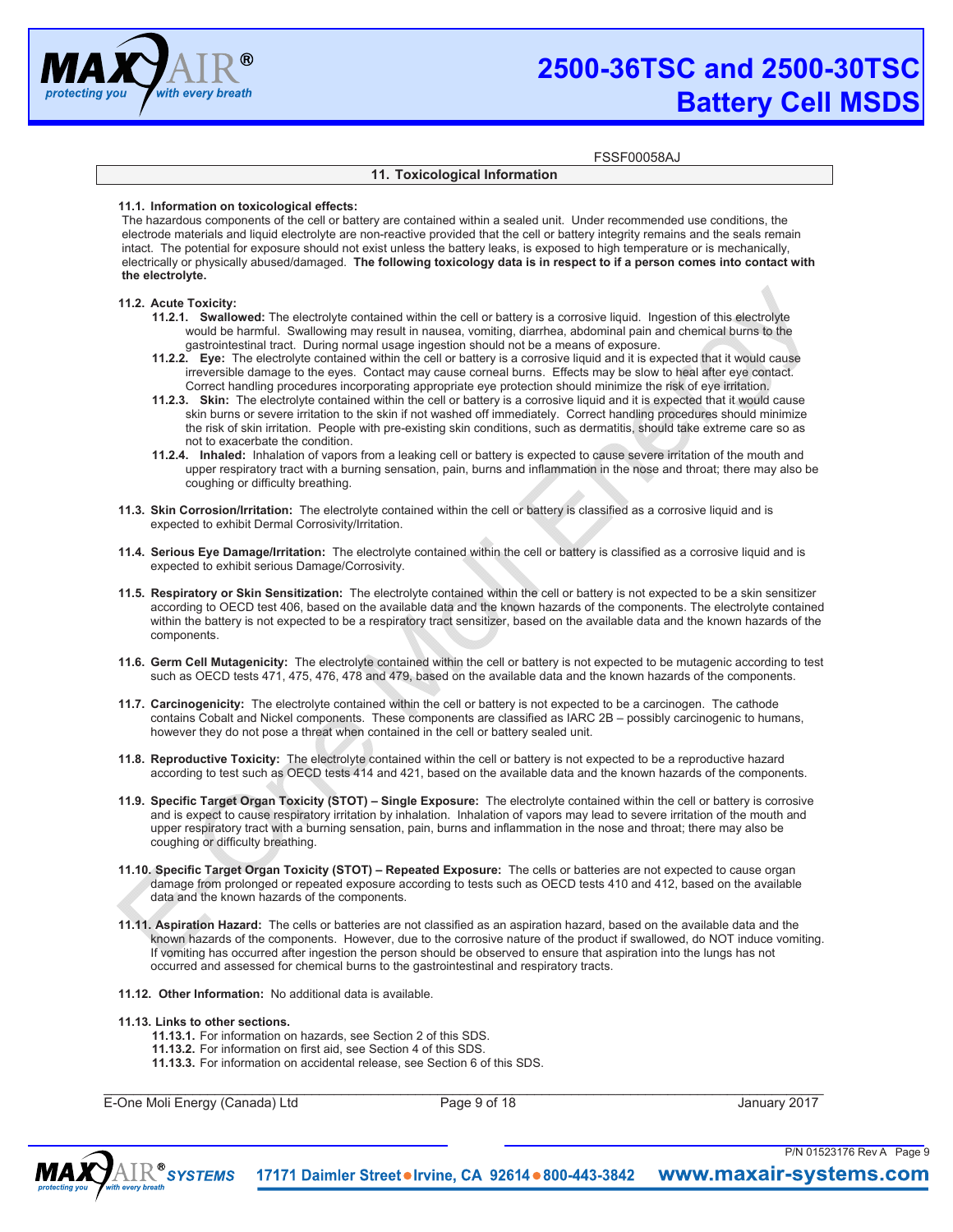

# FSSF00058AJ

- **11.13.4.** For information on handling and storage, see Section 7 of this SDS.
- **11.13.5.** For information on exposure controls and personal protection, see Section 8 of this SDS.
- **11.13.6.** For information on the physical and chemical properties, see Section 9 of this SDS.
- **11.13.7.** For information on disposal, see Section 13 of this SDS.
- **11.13.8.** For information on transport hazard classes, see Section 14 of this SDS.
- **11.13.9.** For information on regulatory, see Section 15 of this SDS.

# **12. Ecological Information**

- **12.1. Ecotoxicity:** The sealed cell or battery does not pose an Ecotoxicity hazard. Cells or batteries under normal use conditions pose no ecotoxicity hazard. In the case of a broken or damaged cell or battery and leakage of the electrolyte, it will react with water and potentially cause damage to flora and fauna if not disposed of properly. See Section 13 of this SDS for proper disposal considerations.
- **12.2. Persistence and degradability:** There is currently no data available.
- **12.3. Bio accumulative potential:** There is currently no data available.
	- **12.3.1. Partition coefficient n-octanol/water (log Kow):** Not applicable.
	- **12.3.2. Bio concentration factor (BCF):** Not available.
- **12.4. Mobility in soil:** There is currently no data available.
- **12.5. Results of PBT and vPvB assessment:** Not a PBT or vPvB substance or mixture.
- **12.6. Other adverse effects:** Solid cells and batteries released into the natural environment will slowly degrade and may release harmful or toxic substances. Cells and batteries are not intended to be released into water or on land but should be disposed or recycled according to local regulations. See section 13 of this SDS for Disposal Considerations.
- **12.7. Links to other Sections.** 
	- **12.7.1.** For information on accidental release, see Section 6 of this SDS.
	- **12.7.2.** For information on disposal, see Section 13 of this SDS.
	- **12.7.3.** For information on transport hazard classes, see Section 14 of this SDS.

# **13. Disposal Considerations**

**13.1. Waste treatment methods:** Cell and battery recycling is encouraged. Cells and batteries should not be released into the environment, do **NOT** dump into any sewers, on the ground or into any body of water. Do not dispose of in fire. Used cells and batteries should be stored in their original packaging, a plastic bag or with their terminals/contacts taped to minimize the potential for short-circuiting to occur. Cells and batteries should be fully discharged before being sent for recycling. Do not store used cells or batteries near heat sources, chemicals or food. Do not store or transport used lithium-ion cells or batteries with lead acid batteries as they have different regulatory requirements. Do not break open or damage lithium-ion cells or batteries prior to disposal. Care should be taken at all times to ensure that used cells or batteries are not damaged during storage or transport. Store material for disposal as indicated in Section 7 Handling and Storage.

# **13.2. Classification of the waste to comply with Waste Regulations.**

- **13.2.1. Canada:** Spent cells and batteries are not considered hazardous waste. Cells and batteries involved in a fire may be considered to be hazardous waste. Dispose of in accordance with local, provincial and federal laws and regulations. Consult the Canadian Environmental Protection Act for additional details.
- **13.2.2. USA:** Spent cells and batteries are not considered hazardous waste. Cells and batteries involved in a fire may be considered to be hazardous waste. Dispose of in accordance with local, state and federal laws and regulations. Consult universal/hazardous waste regulations for further information regarding disposal of spent batteries. If a cell or battery is leaking/broken open, consult hazardous waste regulations under US Environmental Protection Agency's Resource Conservation and Recovery Act (RCRA). Also, consult state and local regulations for further disposal requirements.
- **13.2.3. Australia:** Spent cells and batteries must be taken for recycling or disposal at an appropriate collection depot by suitably licensed contractors in accordance with government regulations.
- **13.2.4. EU:** Waste must be disposed of in accordance with relevant EC Directives and national, regional and local environmental control regulations. For disposal within the EC, the appropriate code according to the European Waste Catalogue (EWC) should be used.
	- **13.2.4.1. EU Waste Code:** 16 06 05 other batteries and accumulators.
- **13.2.5. Taiwan:** Cells and batteries are not considered hazardous waste. Cells and batteries should be recycled at an appropriate collection site in accordance with government regulations.
- **13.2.6. Japan:** Recycling of spent lithium-ion cells and batteries is regulated by the Wastes Disposal and Public Cleaning Law and the Law for Promotion of Effective Utilization of Resources, cells and batteries should be recycled at a JBRC (Japan Battery Recycling Center) approved facility.

E-One Moli Energy (Canada) Ltd **Page 10 of 18** Page 10 of 18 January 2017

 $\_$  ,  $\_$  ,  $\_$  ,  $\_$  ,  $\_$  ,  $\_$  ,  $\_$  ,  $\_$  ,  $\_$  ,  $\_$  ,  $\_$  ,  $\_$  ,  $\_$  ,  $\_$  ,  $\_$  ,  $\_$  ,  $\_$  ,  $\_$  ,  $\_$  ,  $\_$  ,  $\_$  ,  $\_$  ,  $\_$  ,  $\_$  ,  $\_$  ,  $\_$  ,  $\_$  ,  $\_$  ,  $\_$  ,  $\_$  ,  $\_$  ,  $\_$  ,  $\_$  ,  $\_$  ,  $\_$  ,  $\_$  ,  $\_$  ,

P/N 01523176 Rev A Page 10

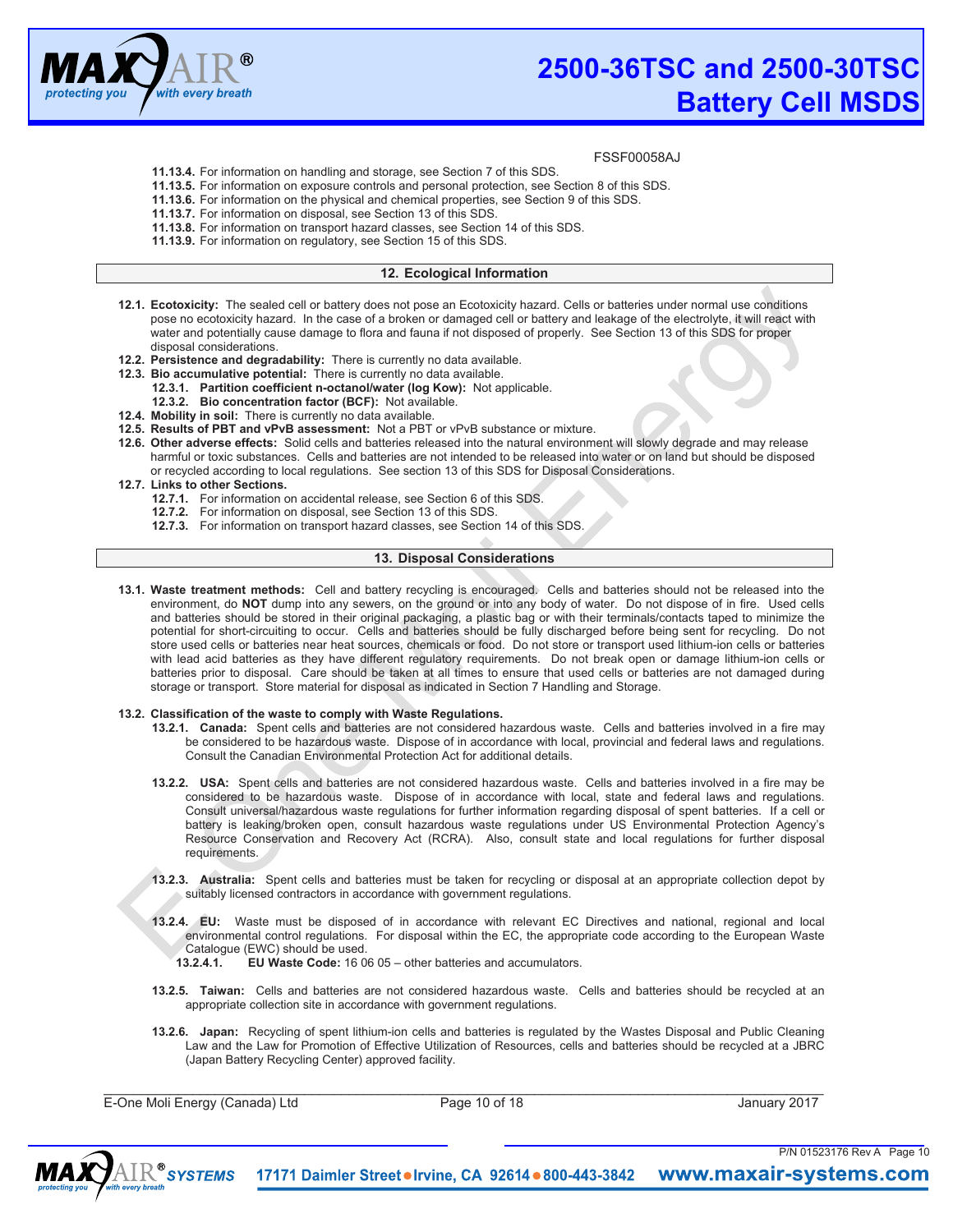

- **13.2.7. Brazil:** Lithium-ion cells and batteries should be recycled according to the National Solid Waste Policy (PNRS) of CONAMA in compliance with the directives and regulations of the National System for Environment (SISNAMA).
- **13.2.8. Malaysia:** Lithium-ion cells and batteries are considered scheduled wastes and must be sent to a proper collection, treatment, recycling and disposal center.<br>13.2.8.1. Scheduled Waste Code: SV
	- **13.2.8.1. Scheduled Waste Code: SW103**
- **13.3. Classification of the waste to comply with Transport Regulations:** Spent lithium-ion cells and batteries are not considered hazardous waste. Lithium-ion cells and batteries involved in a fire may be considered to be hazardous waste and should be classified as such. Damaged lithium-ion cells and batteries are explicitly prohibited from transport by air.
- **13.4. Classification of Packaging materials:** Unsoiled excess packaging should be disposed of according to any applicable recycling regulations and is not considered hazardous waste. Soiled packaging or packaging exposed to the interior of a lithium-ion cell or battery pack should be considered hazardous waste and disposed of according to local hazardous waste rules and regulations.

# **14. Transport Information**

Lithium-ion cells and batteries are regulated for land, sea and air transportation. It is recommended that Lithium-ion cells and batteries should not be fitted to equipment during transportation. **Note:** Cells and Batteries must always be protected against short-circuiting during transport. Special precautions should be undertaken when damaged or defective cells and batteries are transported. You must contact the manufacturer before transporting damaged or defective cells and batteries. It is prohibited to carry defective or damaged cells and batteries by air.

E-One Moli Energy cells and batteries are designed to comply with all applicable shipping regulations as prescribed by industry and legal standards which include compliance with the UN Recommendations on the Transport of Dangerous Goods, IATA Dangerous Goods Regulations, U.S. DOT regulations for the safe transport of lithium-ion batteries, the International Maritime Dangerous Goods Code and the Canadian Transport of Dangerous Goods regulations.

| <b>14.1. UN Number:</b>                                                                        | <b>UN3480 or UN3481</b>                                                                                                                                       |               |
|------------------------------------------------------------------------------------------------|---------------------------------------------------------------------------------------------------------------------------------------------------------------|---------------|
| 14.2. UN Proper Shipping Name:                                                                 | <b>UN3480</b> - Lithium Ion Batteries.<br><b>UN3481</b> - Lithium Ion Batteries Contained in Equipment                                                        |               |
|                                                                                                | <b>UN3481</b> - Lithium Ion Batteries Packed with Equipment                                                                                                   |               |
| 14.3. Transport Hazard Class(es):                                                              |                                                                                                                                                               |               |
| Class:                                                                                         | 9                                                                                                                                                             |               |
| Subsidiary Risk:<br>$Label(s)$ :                                                               | Class 9 Lithium Label, Lithium Handling Label, Cargo Aircraft Only                                                                                            |               |
|                                                                                                |                                                                                                                                                               |               |
|                                                                                                |                                                                                                                                                               | ARGO AIRCRAFT |
| Hazard No. (ADR):                                                                              | 9                                                                                                                                                             |               |
| <b>Tunnel Restriction code:</b>                                                                | E                                                                                                                                                             |               |
|                                                                                                |                                                                                                                                                               |               |
| 14.4. Packing Group:                                                                           | See Regulations.                                                                                                                                              |               |
| 14.5. Environmental hazards:                                                                   |                                                                                                                                                               |               |
| <b>Marine Pollutant:</b>                                                                       | <b>No</b>                                                                                                                                                     |               |
| 14.6. Special Precautions for user:                                                            | Read safety instructions, SDS and emergency procedures before handling.                                                                                       |               |
|                                                                                                |                                                                                                                                                               |               |
| 14.6.1. Hazchem Code:                                                                          | 4W                                                                                                                                                            |               |
| 14.6.2. TDG/DOT ERG Code:<br>14.6.3. ICAO/IATA ERG Code:                                       | 147<br>9F                                                                                                                                                     |               |
|                                                                                                |                                                                                                                                                               |               |
| 14.7. Transport in bulk according to Annex II of MARPOL 73/78 and the IBC Code: Not Applicable |                                                                                                                                                               |               |
| 14.8. Modal Information<br>14.8.1. Land (ADR):                                                 | UN3480 - P903, P908, P909, LP903 or LP904<br>(Special Provision 188, 230, 310, 348, 376, 377 and 636 may apply.)<br>UN3481 - P903, P908, P909, LP903 or LP904 |               |
|                                                                                                | (Special Provision 188, 230, 348, 360, 376, 377 and 636 may apply.)                                                                                           |               |
|                                                                                                |                                                                                                                                                               |               |
| E-One Moli Energy (Canada) Ltd                                                                 | Page 11 of 18                                                                                                                                                 | January 2017  |
|                                                                                                |                                                                                                                                                               |               |
|                                                                                                |                                                                                                                                                               |               |



17171 Daimler Street . Irvine, CA 92614 . 800-443-3842 www.maxair-systems.com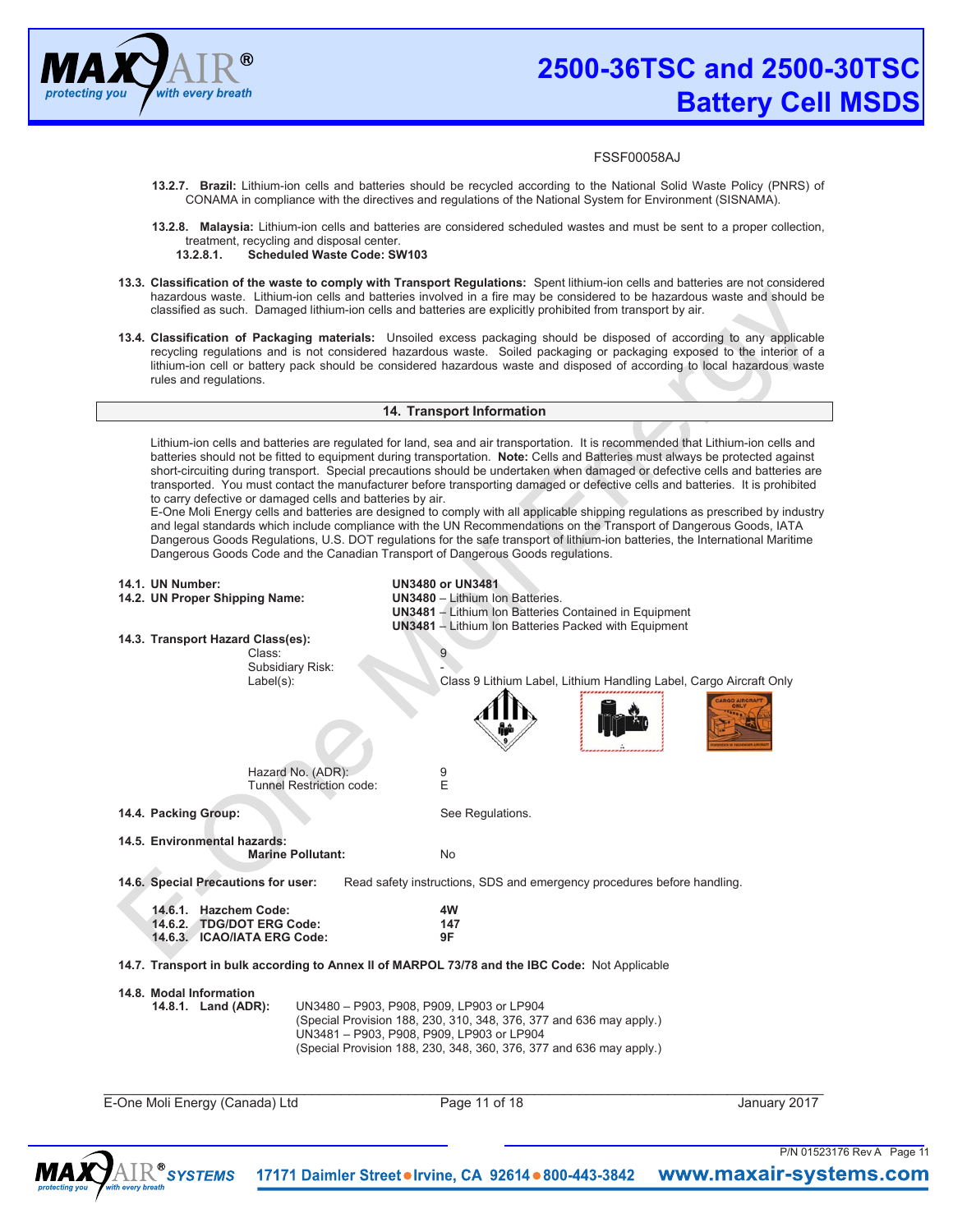

**FSSF00058AJ** 

| 14.8.2. Land (RID): | UN3480 - P903, P908, P909, LP903 or LP904                                                            |
|---------------------|------------------------------------------------------------------------------------------------------|
|                     | (Special Provision 188, 230, 310, 348, 376, 377 and 636 may apply.)                                  |
|                     | UN3481 - P903, P908, P909, LP903 or LP904                                                            |
|                     | (Special Provision 188, 230, 348, 360, 376, 377 and 636 may apply.)                                  |
| 14.8.3. Land (ADN): | UN3480 - P903, P908, P909, LP903 or LP904                                                            |
|                     | (Special Provision 188, 230, 310, 348, 376, 377 and 636 may apply.)                                  |
|                     | UN3481 - P903, P908, P909, LP903 or LP904                                                            |
|                     | (Special Provision 188, 230, 348, 360, 376, 377 and 636 may apply.)                                  |
| 14.8.4. Sea (IMDG): | UN3480 and UN3481 - P903                                                                             |
|                     | (Special provision 188, 230, 310, 348 and 957 may apply.)                                            |
|                     | EmS: F-A, S-I; Stowage Category A                                                                    |
|                     | IMDG Code: 9033                                                                                      |
| 14.8.5. Air (IATA): | UN3480 - PI965, PI966 or PI967                                                                       |
|                     | (Special Provision A88, A99, A154, A164, A183 and A206 may apply).                                   |
|                     | ERG Code: 9F                                                                                         |
|                     | Lithium ion cell or batteries - Lithium ion batteries in compliance with Packing Instruction 965.    |
|                     | Lithium ion cell or batteries packed with equipment - Lithium ion batteries in compliance with       |
|                     | Packing Instruction 966.                                                                             |
|                     | Lithium ion cell or batteries contained in equipment - Lithium ion batteries in compliance with      |
|                     | Packing Instruction 967.                                                                             |
|                     | Molicel products listed under this SDS will conform to various sections of the packing instructions  |
|                     | based on the contents, packaging and mode of the shipment. Please see the shipping documents         |
|                     | for complete details for individual shipments. This document is not intended to replace or authorize |

# **15. Regulatory Information**

shipments of lithium-ion cells; it is intended as a guide for use by trained individuals.

# **15.1. Safety, health and environmental regulations/legislation specific for the substance or mixture:**

# **15.1.1. International Information**

- **15.1.1.1. Montreal Protocol:** Not applicable
- **15.1.1.2. Stockholm Convention:** Not applicable
- **15.1.1.3. Rotterdam Convention:** Not applicable
- **15.1.1.4. Basel Convention:** Not applicable
- **15.1.1.5. Marpol Convention:** Not applicable
- **15.1.1.6. UN Transportation of Dangerous Goods:** All cells and batteries have passed the applicable testing.

#### **15.1.2. Canadian Federal Regulations:**

These products have been classified in accordance with the hazard criteria of the Controlled Products Regulations and the SDS contains all the information required by the Controlled Products Regulations.

**WHMIS Classification:** Not Controlled, manufactured article.

**New Substance Notification Regulations:** Lithium hexafluorophosphate is listed on the Non-Domestic Substance List (NDSL). All other ingredients in the product are listed, as required, on Canada's Domestic Substances List (DSL).

#### **National Pollutant Release Inventory (NPRI) and Ontario Regulation 127/01 Substances:**

 Copper, CAS#7440-50-8, 9-18% w/w Manganese, CAS#7439-96-5, 20-50% w/w Nickel, CAS#7440-02-0, 20-50% w/w

**15.1.3. United States Federal and State Regulations:** 

**TSCA Status:** All ingredients in these products are listed on the TSCA inventory.

**OSHA:** These products do not meet criteria as per Part 1910.1200, manufactured article.

**SARA EPA Title III:** None.

**Sec. 302/304:** None. **Sec. 311/312:** None.

**Sec. 313:** Supplier Notification : This Product Contains a toxic chemical or chemicals subject to the reporting requirements of section 313 of (Title) III of the Superfund Amendments and Reauthorization Act of 1986 and 40 CFR Part 372. Supplier notification requirement does not apply to batteries that are considered consumer products.

E-One Moli Energy (Canada) Ltd Page 12 of 18 January 2017

 $\_$  ,  $\_$  ,  $\_$  ,  $\_$  ,  $\_$  ,  $\_$  ,  $\_$  ,  $\_$  ,  $\_$  ,  $\_$  ,  $\_$  ,  $\_$  ,  $\_$  ,  $\_$  ,  $\_$  ,  $\_$  ,  $\_$  ,  $\_$  ,  $\_$  ,  $\_$  ,  $\_$  ,  $\_$  ,  $\_$  ,  $\_$  ,  $\_$  ,  $\_$  ,  $\_$  ,  $\_$  ,  $\_$  ,  $\_$  ,  $\_$  ,  $\_$  ,  $\_$  ,  $\_$  ,  $\_$  ,  $\_$  ,  $\_$  ,

P/N 01523176 Rev A Page 12

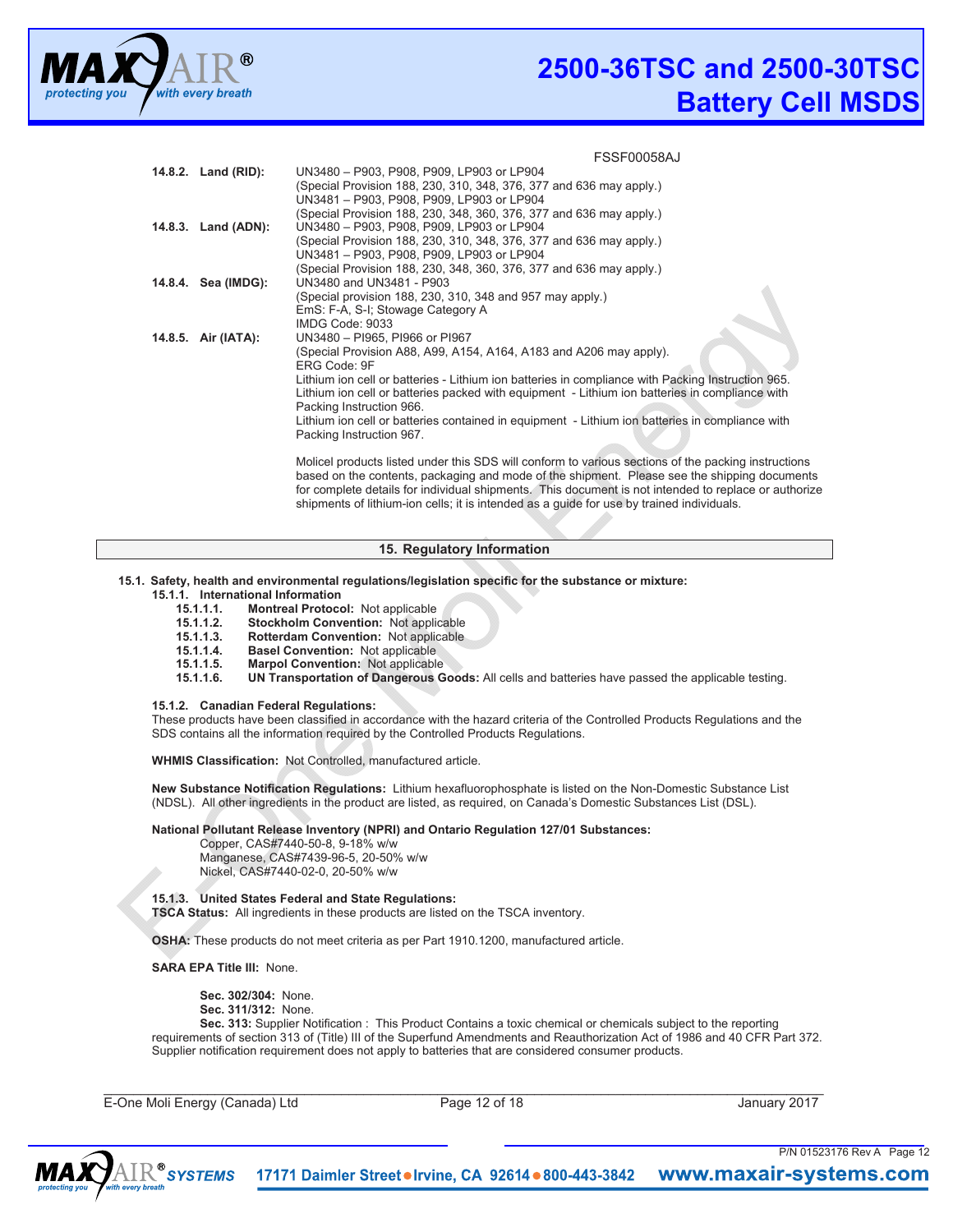

|            | FЭ          |
|------------|-------------|
| <b>CAS</b> | % by weight |
| 7429-90-5  | 17-27       |
| 7440-50-8  | $9 - 18$    |
| 7782-42-5  | $13 - 18$   |
| 12190-79-3 | 20-50       |
| 21324-40-3 | $1 - 5$     |
|            |             |

#### **CERCLA RQ:** None.

**15.1.4. Australia and New Zealand** 

**SUSMP:** Not applicable **AICS:** All ingredients are on the AICS list.

**HSNO Approval number:** Not applicable

**HSNO Group Title:** Not applicable **NOHSC:10008 Risk Phrases:** R34 - Causes Burns.

**NOHSC:1008 Safety Phrases:** 

S1 – Keep locked up.

S2 – Keep out of reach of children.

S23 – Do not breathe vapor.

S24/25 – Avoid contact with skin and eyes.

S26 – In case of contact with eyes, rinse immediately with plenty of water and seek medical advice.

S27/28 – After contact with skin, take off immediately all contaminated clothing and wash immediately with plenty of water.

S36/37/39 – Wear suitable protective clothing, gloves and eye/face protection.

S56 – Dispose of this material and its container at hazardous waste or special waste collection point.

S62 – If swallowed, DO NOT induce vomiting: seek medical advice immediately and show this container or label.

S64 – If swallowed, rinse mouth with water (Only if the person is conscious).

# **15.1.5. EC Classification for the Substance/Preparation:**

These products are not classified as hazardous according to Regulation (EC) No. 1272/2008. Keep out of the reach of children.

# **15.1.5.1. EU Regulations:**

Regulation (EC) No. 1005/2009 on substances that deplete the ozone layer, Annex I: Not listed.

Regulation (EC) No. 1005/2009 on substances that deplete the ozone layer, Annex II: Not listed.

Regulation (EC) No. 850/2004 on persistent organic pollutants, Annex I as amended: Not listed.

Regulation (EC) No. 689/2008 concerning the export and import of dangerous chemicals, Annex I, part 1 as amended: Not listed.

Regulation (EC) No. 689/2008 concerning the export and import of dangerous chemicals, Annex I, part 2 as amended: Not listed.

Regulation (EC) No. 689/2008 concerning the export and import of dangerous chemicals, Annex I, part 3 as amended: Not listed.

Regulation (EC) No. 689/2008 concerning the export and import of dangerous chemicals, Annex V as amended: Not listed. Regulation (EC) No. 166/2006, REACH Article 59(10) Candidate List as currently published by ECHA: Not listed.

# **15.1.5.2. EU Authorizations:**

Regulation (EC) No. 1907/2006, REACH Annex XIV Substances subject to authorization, as amended: Not listed.

# **15.1.5.3. EU Restrictions on use:**

Regulation (EC) No. 1907/2006, REACH Annex XVII Substances subject to restriction on marketing and use as amended: Aluminium (CAS 7429-90-5)

Directive 2004/37/EC: on the safety and health of pregnant workers and workers who have recently given birth or are breastfeeding: Not listed.

# **15.1.5.4. Other EU Regulations**

Directive 96/82/EC (Seveso II) on the control of major accident hazards involving dangerous substances: Not listed. Directive 94/33/EC on the protection of young people at work: Not listed. This Safety Data Sheet complies with the requirements of Regulation (EC) No. 1907/2006 and amended on 28 May 2015 by

(EU) 2015/830.

# **15.1.6. Japanese Regulations**

Japanese Industrial Standards (JIS) JIS Z 7253:2012 Waste disposal and public cleaning law Law for Promotion of Effective Utilization of Resources

E-One Moli Energy (Canada) Ltd Page 13 of 18 January 2017

 $\_$  ,  $\_$  ,  $\_$  ,  $\_$  ,  $\_$  ,  $\_$  ,  $\_$  ,  $\_$  ,  $\_$  ,  $\_$  ,  $\_$  ,  $\_$  ,  $\_$  ,  $\_$  ,  $\_$  ,  $\_$  ,  $\_$  ,  $\_$  ,  $\_$  ,  $\_$  ,  $\_$  ,  $\_$  ,  $\_$  ,  $\_$  ,  $\_$  ,  $\_$  ,  $\_$  ,  $\_$  ,  $\_$  ,  $\_$  ,  $\_$  ,  $\_$  ,  $\_$  ,  $\_$  ,  $\_$  ,  $\_$  ,  $\_$  ,

P/N 01523176 Rev A Page 13

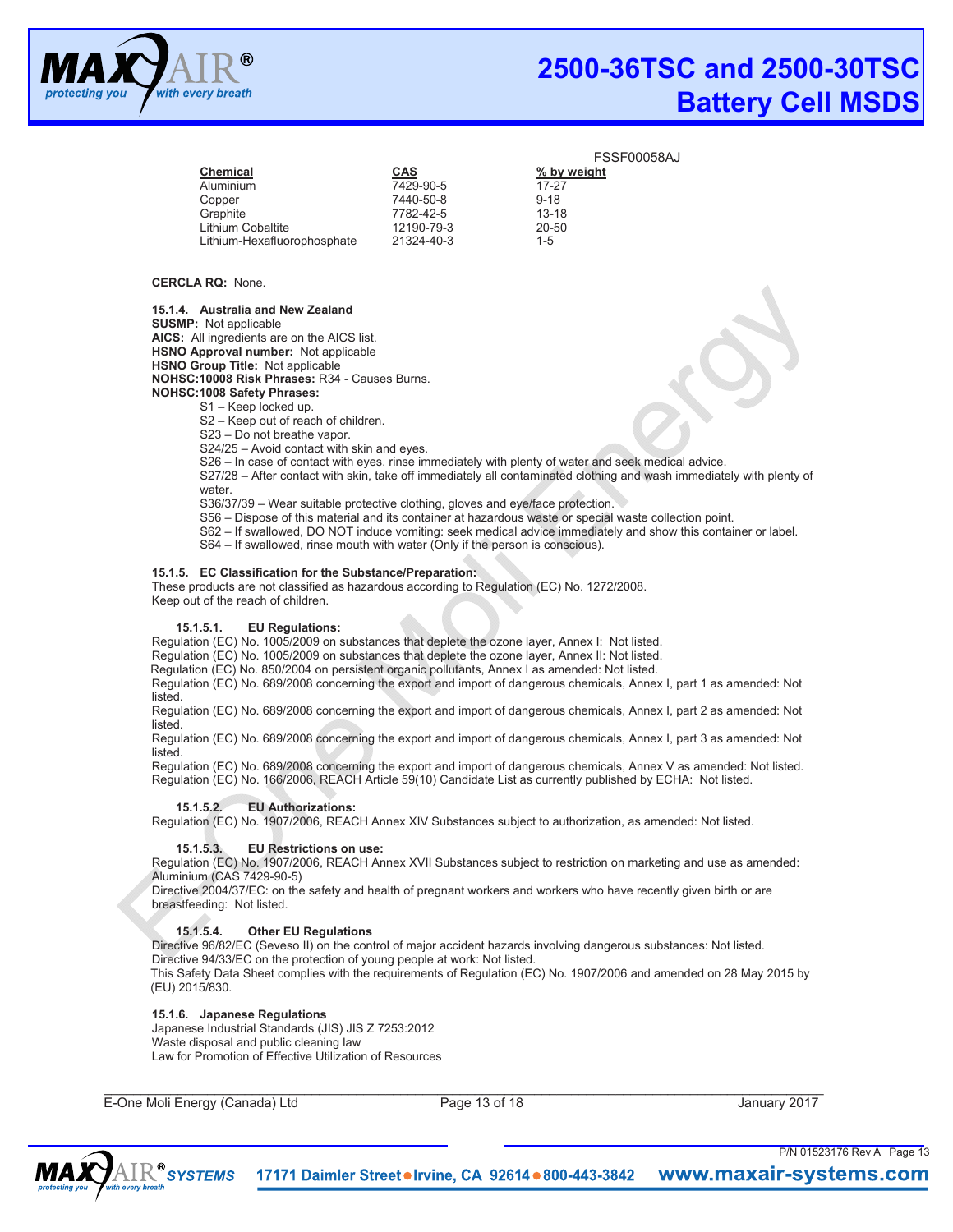

# **15.1.7. Taiwanese Regulations**

FSSF00058AJ

Regulation of Labelling and Hazard Communication of Dangerous and Harmful Materials: Labeling requirements and other relevant provision of chemicals, this product is not classified as dangerous goods. Toxic Chemicals Substance Control Law: Not Listed.

CNS 1030016 Safety of primary and secondary lithium cells and batteries during transport.

# **15.1.8. Chinese Regulations**

General Rule for Classification and Hazard Communication of Chemicals (GB 13690-2009): Specifies the classification, labeling and hazard communication of chemicals in compliance with the GHS standard for chemical production sites and labeling of consumer goods.

General Rule for Preparation of Precautionary Labels for Chemicals (GB 15258-2009): Specifies the relevant application methods of precautionary labels for chemicals.

Safety Data Sheet for Chemical Products Content and Order of Sections (GB/T 16483-2008)

#### **15.1.9. Brazil Regulations**

National Solid Waste Policy (PNRS) of CONAMA in compliance with the directives and regulations of the National System for the Environment (SISNAMA).

# **15.1.10. Malaysian Regulations**

Guidelines for the Classification of used Electrical and Electronic Equipment in Malaysia, 2<sup>nd</sup> Edition, 2010 Environmental Quality Regulation, 2005.

Scheduled Waste code SW103 : Waste of batteries containing cadmium and nickel or mercury or lithium.

#### **15.1.11. Other Regulations**  None Listed.

#### **15.2. Chemical Safety Assessment:** Not applicable.

E-One Moli Energy (Canada) Ltd Page 14 of 18 January 2017

 $\_$  ,  $\_$  ,  $\_$  ,  $\_$  ,  $\_$  ,  $\_$  ,  $\_$  ,  $\_$  ,  $\_$  ,  $\_$  ,  $\_$  ,  $\_$  ,  $\_$  ,  $\_$  ,  $\_$  ,  $\_$  ,  $\_$  ,  $\_$  ,  $\_$  ,  $\_$  ,  $\_$  ,  $\_$  ,  $\_$  ,  $\_$  ,  $\_$  ,  $\_$  ,  $\_$  ,  $\_$  ,  $\_$  ,  $\_$  ,  $\_$  ,  $\_$  ,  $\_$  ,  $\_$  ,  $\_$  ,  $\_$  ,  $\_$  ,

P/N 01523176 Rev A Page 14

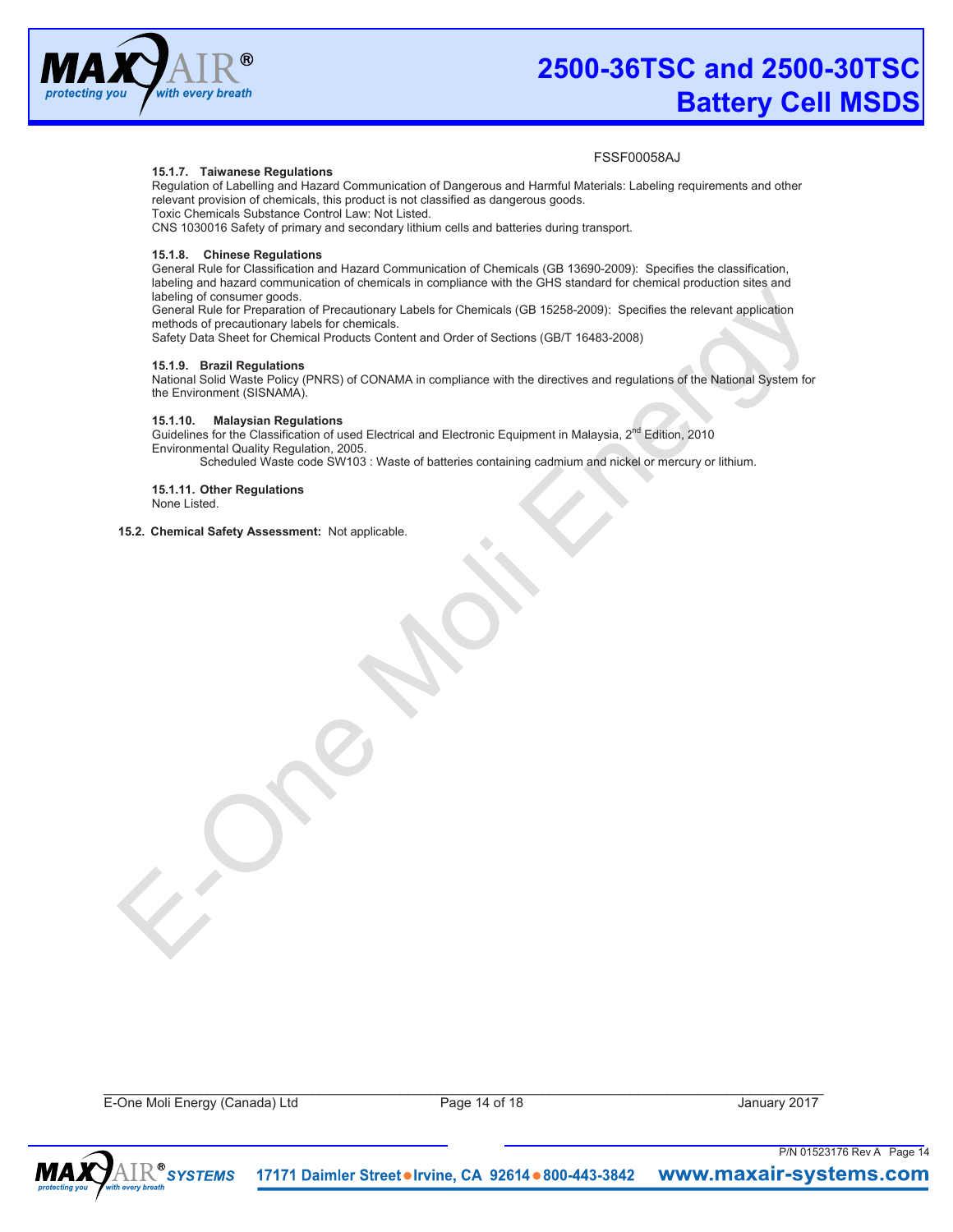

**Preparation Date: November, 2015** 

# **2500-36TSC and 2500-30TSC Battery Cell MSDS**

**16. Other Information**

FSSF00058AJ

**Revisions:**  AA: (October 2014) First Release AB: (January 2015) Document wide: Minor corrections to formatting and tab spacing. Section 1.3, added factory address. Section 1.4, indicated collect number to call. Section 2.0, Table 1 – added IATA, Taiwan, Japan and China entries. Section 3.1, added Taiwan, Japan and China entries. Section 13.2, added Taiwan and Japan disposal information subsections. Section 13.4, added classification of packaging materials. Section 15, added Japanese, Taiwanese and Chinese regulatory information. Section 16, updated Acronyms, added Japanese, Taiwanese and Chinese references to the disclaimer. AC: (March 2015) Section 14.9.5 , added the transport by air detail information. AD: (May 2015) Section 3.1, Table 3, spelling and CAS number correction. AE: (May 2015) Section 16, added cell and pack capacity table to include watt hour rating and ELC. AF: (June 2015) Updated sections 6, 7, 8, 10 and 15 to comply with current EU regulation EU2015/830 of 28 May 2015. AG: (August 2015) Clarified 14.8.5 IATA Shipping regulations, removed explicit language on compliance to sections of packing instructions as that would be determined by the contents of the packages prepared by a trained shipper at the time of shipment and cannot be known at the time of this writing. Added ICR18650P to table in Section 16, Cell and pack capacities and watt hour ratings. AH: (November 2015) Section 1.4 Updated Emergency contact number to include link to national poison control centers Section 4.1 added "contact your local poison control center" under ingestion hazard. Section 14.8 Updated and clarified Modal information for land, sea and air transport. Section 16 added table 7 detailing national poison control center contact information. AI: (January 2016) Section 3.1 added Brazil requirements. Section 13.2 added Brazil recycling requirements. Section 15.1.9 added Brazil requirements. Section 16 Updated table 7 detailing national poison control center contact information. AJ: (November 2016) Section 1.1 updated to include INR20700\* cell. Section 2 updated table 1 and table 2. Added Section 5.1.5 TDG/DOT ERG Code Section 13.2.8 added Malaysian waste regulations. Section 14.3 added label pictures as examples. Added Section 14.6.2-3 ICAO/IATA, TDG/DOT ERG Codes. Section 14.8.5 added special provision A206 Section 15.1.2 updated Canadian regulations to include provincial requirements. Section 15.1.3 updated United States regulations. Section 15.1.10 added Malaysian regulations. Section 16 updated Table 6 to include INR20700A cell. Section 16 updated Table 6 to include weights in grams of each product. Section 16 Updated Table 7, National Emergency Poison Control Telephone number list Section 16 Updated literature and sources of data.

**Prepared by: E-One Moli Energy (Canada) Limited. 20,000 Stewart Crescent, Maple Ridge, British Columbia, Canada V2X 9E7.** 

E-One Moli Energy (Canada) Ltd Page 15 of 18 January 2017

 $\_$  ,  $\_$  ,  $\_$  ,  $\_$  ,  $\_$  ,  $\_$  ,  $\_$  ,  $\_$  ,  $\_$  ,  $\_$  ,  $\_$  ,  $\_$  ,  $\_$  ,  $\_$  ,  $\_$  ,  $\_$  ,  $\_$  ,  $\_$  ,  $\_$  ,  $\_$  ,  $\_$  ,  $\_$  ,  $\_$  ,  $\_$  ,  $\_$  ,  $\_$  ,  $\_$  ,  $\_$  ,  $\_$  ,  $\_$  ,  $\_$  ,  $\_$  ,  $\_$  ,  $\_$  ,  $\_$  ,  $\_$  ,  $\_$  ,

P/N 01523176 Rev A Page 15

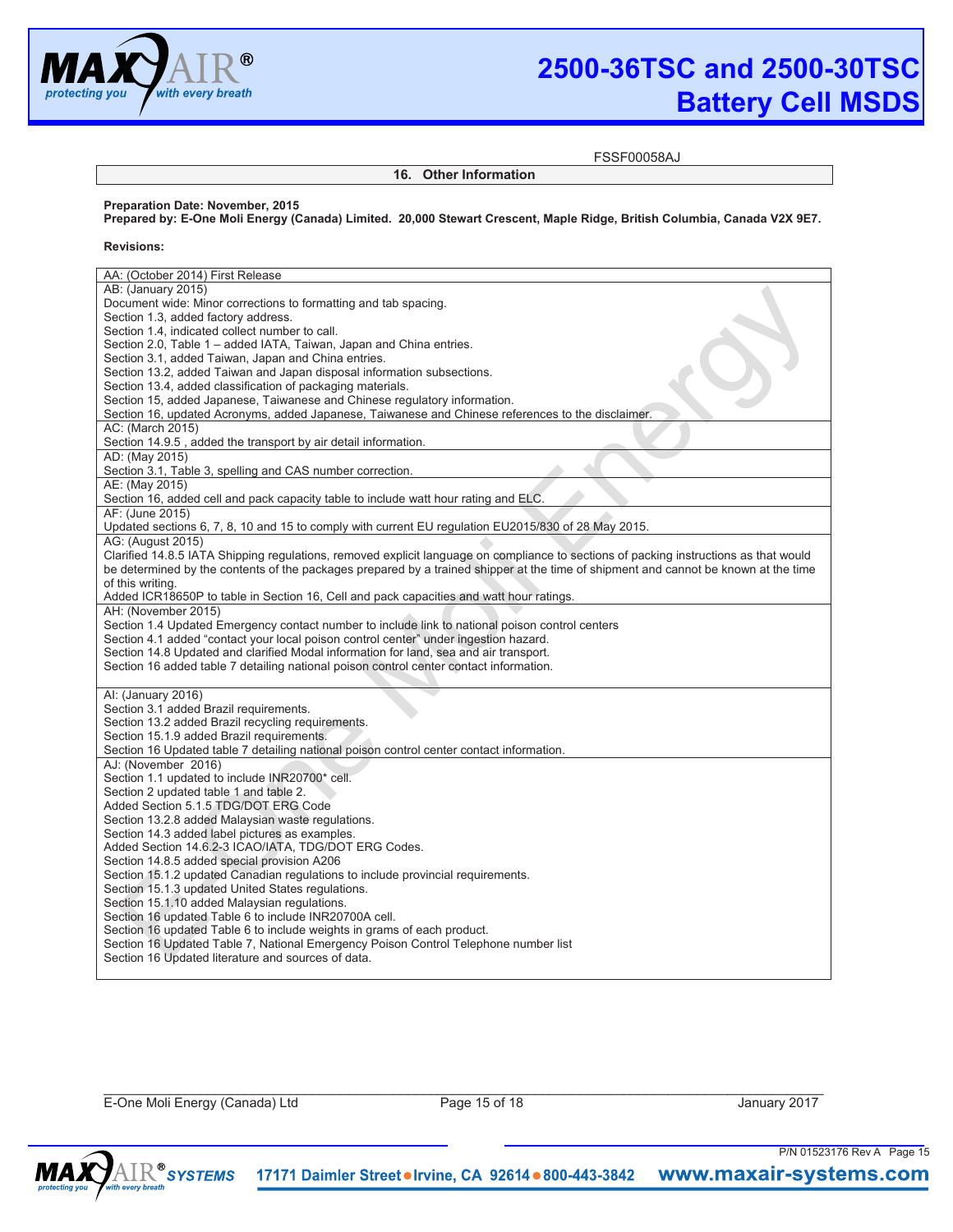

| Cell and pack capacities and watt hour ratings: |                |                |                         |                             |                   |
|-------------------------------------------------|----------------|----------------|-------------------------|-----------------------------|-------------------|
| <b>Model Number</b>                             | <b>Nominal</b> | <b>Typical</b> | <b>Watt Hour Rating</b> | <b>Equivalent Lithium</b>   | Weight (grams)    |
|                                                 | Voltage (V)    | Capacity (Ah)  | (Wh) (Volts x Ah)       | Content (g) (cell Ah x      |                   |
|                                                 |                |                |                         | $0.3 \times \text{\#cells}$ |                   |
| <b>IBR18650B/BB/BC</b>                          | 3.60 V         | 1.50 Ah        | 5.40 Wh                 | 0.45 <sub>g</sub>           | 45.0 g            |
| <b>IBR26700A</b>                                | 3.75 V         | 2.80 Ah        | 10.50 Wh                | $0.84$ g                    | 101.0 g           |
| ICP1003450B                                     | 3.70 V         | 1.80 Ah        | 6.66 Wh                 | $0.54$ g                    | 46.5 $g$          |
| <b>ICP103450CA</b>                              | 3.70 V         | 1.96 Ah        | 7.25 Wh                 | 0.59 <sub>g</sub>           | 41.5 g            |
| <b>ICP103450DA</b>                              | 3.70 V         | 2.20 Ah        | 8.14 Wh                 | 0.66 <sub>g</sub>           | 43.0 g            |
| <b>ICR18650H</b>                                | 3.70 V         | 2.20 Ah        | 8.14 Wh                 | 0.66 <sub>g</sub>           | 47.5 g            |
| <b>ICR18650J</b>                                | 3.70 V         | 2.37 Ah        | 8.77 Wh                 | $0.71$ g                    | 48.0 g            |
| <b>ICR18650K</b>                                | 3.70 V         | 2.60 Ah        | 9.62 Wh                 | 0.78 <sub>g</sub>           | 50.0 g            |
| <b>ICR18650M</b>                                | 3.70 V         | 2.80 Ah        | 10.36 Wh                | 0.84 <sub>q</sub>           | 50.0q             |
| <b>ICR18650P</b>                                | 3.70 V         | 3.20 Ah        | 11.84 Wh                | 0.96 <sub>q</sub>           | 50.0 g            |
| <b>IHR18650B</b>                                | 3.60 V         | 2.25 Ah        | 8.10 Wh                 | 0.68 <sub>q</sub>           | 47.5 g            |
| <b>IHR18650BL</b>                               | 3.50V          | 2.00 Ah        | 7.00 Wh                 | 0.60 g                      | 47.0 g            |
| <b>IHR18650BN</b>                               | 3.60 V         | 2.20 Ah        | 7.92 Wh                 | $0.66$ g                    | 45.0 <sub>g</sub> |
| <b>IHR18650C</b>                                | 3.60V          | 2.05 Ah        | 7.38 Wh                 | $0.62$ g                    | 47.0 g            |
| <b>IMR18650E</b>                                | 3.80 V         | 1.40 Ah        | 5.32 Wh                 | 0.42 g                      | 42.0 g            |
| <b>IMR26700A</b>                                | 3.80 V         | 2.90 Ah        | 11.02 Wh                | $0.87$ g                    | 101.0 $g$         |
| <b>INR18650A</b>                                | 3.60 V         | 2.55 Ah        | 9.18 Wh                 | 0.77 g                      | 47.0 g            |
| <b>INR20700A</b>                                | 3.60 V         | 3.00 Ah        | 10.80 Wh                | 0.90 g                      | 60.0 g            |
| <b>MCR1821J</b>                                 | 7.40 V         | 2.40 Ah        | 17.76 Wh                | 1.44 g (2 cells)            | 107.0 g           |
| <b>ME202CJ</b>                                  | 11.10 V        | 7.20 Ah        | 79.92 Wh                | 6.48 g (9 cells)            | 520.0 g           |
| <b>ME202EK</b>                                  | 11.10 V        | 7.80 Ah        | 86.58 Wh                | 7.02 g (9 cells)            | 520.0 g           |

 $\bullet$ 

**Table 6** 

**National Emergency Poison Control Telephone number list** 

|                           |                                | (The below table is a guide only and provided for reference, please consult your local government for updated information) |                                |
|---------------------------|--------------------------------|----------------------------------------------------------------------------------------------------------------------------|--------------------------------|
| <b>Country/State</b>      | <b>National Poison Control</b> | <b>Country/State</b>                                                                                                       | <b>National Poison Control</b> |
|                           | <b>Telephone Number</b>        |                                                                                                                            | <b>Telephone Number</b>        |
| Algeria                   | +213 21 97 98 98               | Italy - Milano                                                                                                             | +39 02 6610 1029               |
| Angola                    | +244 912 225 301               | Italy - Turin                                                                                                              | +39 011 663 7637               |
| Argentina                 | +54 11 156 216 75 74           | Jamaica                                                                                                                    | +1 888 764 7667                |
| <b>Australia</b>          | 131126                         | Japan                                                                                                                      | 0425 52 2511 ext 57740         |
| Austria                   | +43 1 406 43 43                | Jordan                                                                                                                     | 109                            |
| Azerbaijan                | +994 125 979 924               | Kazakhstan                                                                                                                 | +7 3272 925 868                |
| <b>Belarus</b>            | +375 17 287 00 92              | Kenya                                                                                                                      | 0 800 720021                   |
| <b>Belgium</b>            | +32 70 245 245                 | Latvia                                                                                                                     | +371 67042473                  |
| <b>Brazil</b>             | None (Call 192 for Medical     | Lebanon                                                                                                                    | +961 3 174774                  |
|                           | Emergency)                     |                                                                                                                            |                                |
| <b>Bulgaria</b>           | +359 2 9154 378                | Liechtenstein                                                                                                              | 112                            |
| Cambodia                  | +85 511 426 948                | Lithuania                                                                                                                  | +370 5 236 20 52 / +370 687    |
|                           |                                |                                                                                                                            | 53378                          |
| Canada - Alberta          | 1-800-332-1414                 | Luxembourg                                                                                                                 | 070 245 245                    |
| Canada - British Columbia | 1-800-567-8911                 | <b>Macedonia</b>                                                                                                           | +38 923 147 635                |
|                           |                                | <b>Malaysia</b>                                                                                                            | 1800888099                     |
| Canada - Manitoba         | 1-855-776-4766                 | <b>Malta</b>                                                                                                               | 112                            |
| Canada - New Brunswick    | 911                            | <b>Mexico</b>                                                                                                              | 066                            |
| Canada - Newfoundland and | 1-866-727-1110                 | <b>Mongolia</b>                                                                                                            | +976 992 755 95                |
| Labrador                  |                                |                                                                                                                            |                                |
| Canada - Northwest        | 1-800-332-1414                 | <b>Morocco</b>                                                                                                             | +212 537 68 64 64              |
| <b>Territories</b>        |                                |                                                                                                                            |                                |
| Canada - Nova Scotia      | 1-800-565-8161                 | <b>Myanmar</b>                                                                                                             | +95 1 379 480                  |
| Canada - Nunavut          | 1-800-268-9017                 | Nepal                                                                                                                      | +97 71 435 38 77               |
| Canada - Ontario          | 1-800-268-9017                 | <b>Netherlands</b>                                                                                                         | +31 30 274 88 88               |
| Canada - Prince Edward    | 1-800-565-8161                 | <b>New Zealand</b>                                                                                                         | +0800 764 766                  |
| Island                    |                                |                                                                                                                            |                                |
| Canada - Quebec           | 1-800-463-5060                 | Nicaragua                                                                                                                  | +505 228 97 150                |
| Canada - Saskatchewan     | 1-866-454-1212                 | Norway                                                                                                                     | +47 22 59 13 00                |
| Canada - Yukon Territory  | (867) 393-8700                 | Oman                                                                                                                       | +968 245 665 10                |
| <b>Chile</b>              | +56 2 635 3800                 | Pakistan                                                                                                                   | 0800-77767                     |
| China                     | +86 10 831 323 45              | Paraguay                                                                                                                   | +595 21 220 418                |

E-One Moli Energy (Canada) Ltd Page 16 of 18 January 2017

 $\_$  ,  $\_$  ,  $\_$  ,  $\_$  ,  $\_$  ,  $\_$  ,  $\_$  ,  $\_$  ,  $\_$  ,  $\_$  ,  $\_$  ,  $\_$  ,  $\_$  ,  $\_$  ,  $\_$  ,  $\_$  ,  $\_$  ,  $\_$  ,  $\_$  ,  $\_$  ,  $\_$  ,  $\_$  ,  $\_$  ,  $\_$  ,  $\_$  ,  $\_$  ,  $\_$  ,  $\_$  ,  $\_$  ,  $\_$  ,  $\_$  ,  $\_$  ,  $\_$  ,  $\_$  ,  $\_$  ,  $\_$  ,  $\_$  ,

P/N 01523176 Rev A Page 16

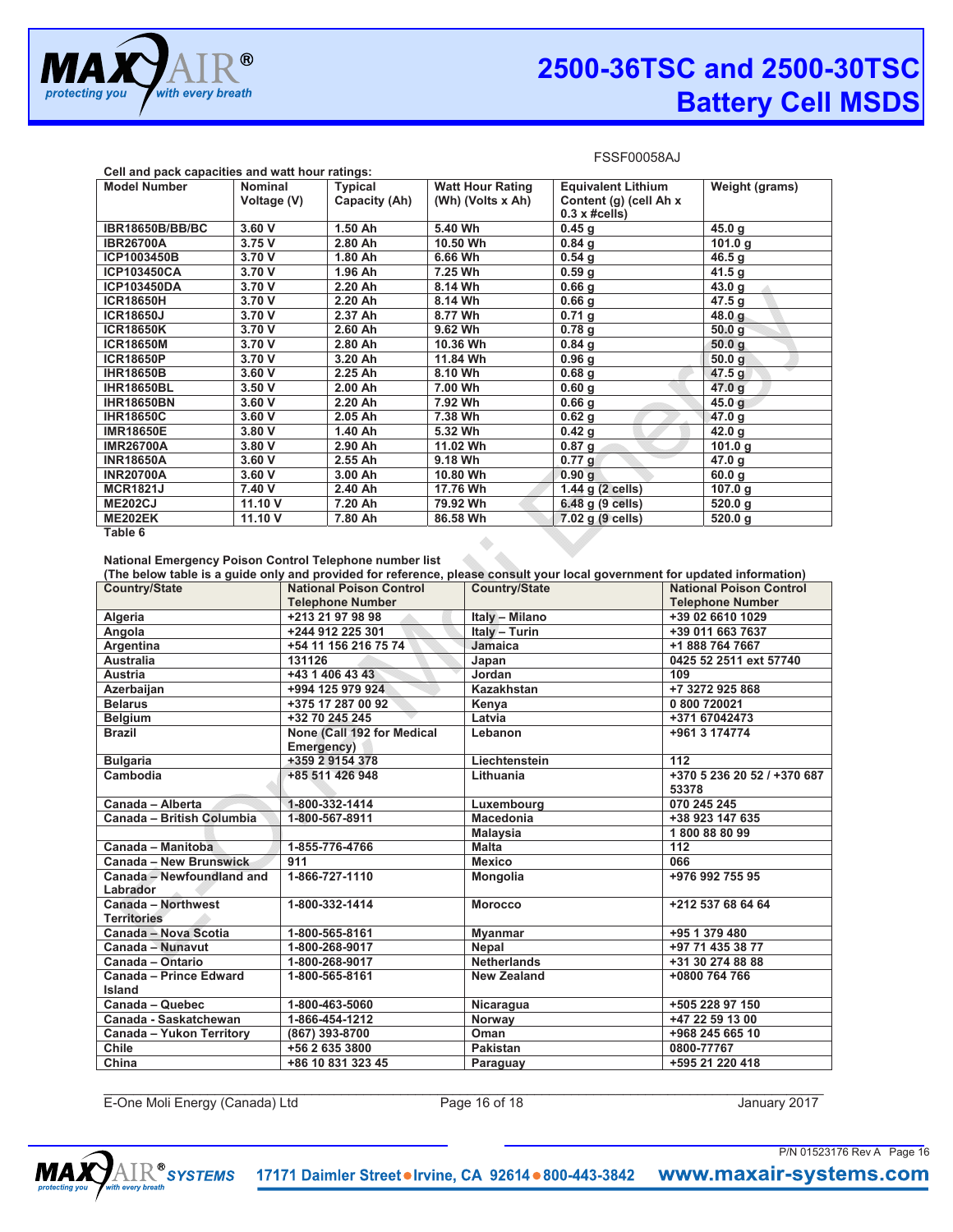

|                           | <b>FSSF00058AJ</b>             |                                    |                                |
|---------------------------|--------------------------------|------------------------------------|--------------------------------|
| <b>Country/State</b>      | <b>National Poison Control</b> | <b>Country/State</b>               | <b>National Poison Control</b> |
|                           | <b>Telephone Number</b>        |                                    | <b>Telephone Number</b>        |
| <b>Costa Rica</b>         | +506 2223 1028 / 911           | Peru                               | +511 273 2318                  |
| Cuba                      | +53 64 10 00                   | <b>Philippines</b>                 | +632 524 10 78                 |
| Cyprus                    | 1401                           | Poland                             | +48 42 63 14 724               |
| <b>Czech Republic</b>     | +420 22 49 192 93              | Portugal                           | 808 250 143                    |
| <b>Denmark</b>            | 82 12 12 12                    | <b>Puerto Rico</b>                 | +1 800 222 1222                |
| Ecuador                   | 1800836366                     | Romania                            | +402 212 106 282               |
| Egypt                     | +20 2 684 09 02                | Russia - Moscow                    | +7 495-628-1687                |
| <b>Estonia</b>            | 16662                          | Russia - St Petersburg             | +7 921-757-3228                |
| <b>Finland</b>            | +358 9 471977                  | Saudi Arabia                       | +966 11 288 9999 ext 29590     |
| <b>France</b>             | 0800 59 59 59                  | Senegal                            | +221 818 00 15 15              |
| Georgia                   | +995 99 53 33 20               | Serbia                             | +381 11 3608 440               |
| Germany                   | 19 240                         | Slovakia                           | +421 2 5477 4166               |
| Germany - Baden-          | 0761-19 240                    | Slovenia                           | +386 41 635 500                |
| Wurttemberg               |                                |                                    |                                |
| Germany - Bavaria         | 089-19 240                     | <b>South Africa</b>                | +27 824 910 160                |
| Germany - Berlin,         | 030-19 240                     | South Korea                        | 129                            |
| <b>Brandenburg</b>        |                                |                                    |                                |
| Germany - Bremen, Hamburt | 0551-19 240                    | Spain                              | +34 91 562 04 20               |
| Schleswig-Holstein,       |                                |                                    |                                |
| Niedrsachsen              |                                |                                    |                                |
| Germany - Hessen,         | 06131-19 240                   | Sri Lanka                          | +94 11 268 61 43               |
| <b>Rheinland-Pfalz</b>    |                                |                                    |                                |
| Germany - Mecklenburg-    | 0361-19 240                    | Sweden                             | 112                            |
| Vorpommern, Sachsen,      |                                |                                    |                                |
| Sachsen Anhalt, Thuringen |                                |                                    |                                |
| Germany - Nordrhein-      | 0228-19 240                    | <b>Switzerland</b>                 | 145                            |
| Westfalen                 |                                |                                    |                                |
| Germany - Saarland        | 06841-19 240                   | <b>Syria</b>                       | +963 11 4452 155               |
| Ghana                     | +233 (0) 800 100 46            | <b>Thailand</b>                    | 1367                           |
| Greece                    | 210 7793777                    | <b>Trinidad and Tobago</b>         | +1 868 800 2742                |
| Guatemala                 | 1-801-0029832                  | <b>Tunisia</b>                     | +216 1 335 500                 |
| <b>Hong Kong</b>          | +852 2772 2211                 | <b>Turkey</b>                      | +90 0312 433 70 01             |
| Hungary                   | (+36-80) 201-199               | <b>Taiwan</b>                      | 119                            |
| Iceland                   | +354 543 22 22                 | <b>United Arab Emirates</b>        | 800 424                        |
| India                     | +91 112 658 93 91              | <b>United Kingdom</b>              | 111                            |
| Indonesia                 | +62 813 1082 6879              | <b>United Republic of Tanzania</b> | +255 (0)683 159110             |
| Iran                      | 1490                           | Uruguay                            | 1722                           |
| Iraq                      | +964 (0) 780 191 3821          | <b>United States</b>               | 1-800-222-1222                 |
| Ireland                   | +353 1 809 2166                | Venezuela                          | +58 16 621 808                 |
| <b>Israel</b>             | +972 4 854 19 00               | <b>Viet Nam</b>                    | +84 (0)4 8697 501              |
| Italy                     | +39 38 224 444                 | <b>West Bank and Gaza Strip</b>    | 1800 500 000                   |
| Italy - Bergamo           | +39 800 883 300                | Zimbabwe                           | +263 4 307 148                 |

**Table 7** 

**Acronyms:**  SUSMP<br>CAS Number Standard for the Uniform Scheduling of Medicines and Poisons<br>CAS Number CAS Number Chemical Abstracts Service Registry Number<br>EINECS European Inventory of Existing Commercial C EINECS European Inventory of Existing Commercial Chemical Substances<br>
UN Number United Nations Number UN Number United Nations Number<br>
OSHA Occupational Safety and Health OSHA Occupational Safety and Health Administration<br>ACGIH American Conference of Governmental Industri ACGIH American Conference of Governmental Industrial Hygienists<br>
IMDG International Maritime Dangerous Goods IMDG International Maritime Dangerous Goods<br>
IATA International Air Transport Association IATA International Air Transport Association IUCLID International Uniform Chemical Information Database<br>
RTECS Registry of Toxic Effects of Chemical Substances RTECS Registry of Toxic Effects of Chemical Substances<br>
R-Phrase R-Phrases R-Phrase Risk Phrases<br>S-Phrase Safety Phrase S-Phrase Safety Phrases<br>
Safety Percent weight %W/W Percent weight for weight<br>OECD Organization for Economic OECD Container Corporation for Economic Co-Operation and Development<br>ADG Code Australian Code for the Transport of Dangerous Goods by F ADG Code **Australian Code for the Transport of Dangerous Goods by Road and Rail**<br>HAZCHEM Code **Finerian Emergency action code of numbers & letters which gives information to e** HAZCHEM Code Emergency action code of numbers & letters which gives information to emergency services<br>NOHSC NOHSC Nutional Occupational Health and Safety Commission National Occupational Health and Safety Commission

E-One Moli Energy (Canada) Ltd Page 17 of 18 January 2017

 $\_$  ,  $\_$  ,  $\_$  ,  $\_$  ,  $\_$  ,  $\_$  ,  $\_$  ,  $\_$  ,  $\_$  ,  $\_$  ,  $\_$  ,  $\_$  ,  $\_$  ,  $\_$  ,  $\_$  ,  $\_$  ,  $\_$  ,  $\_$  ,  $\_$  ,  $\_$  ,  $\_$  ,  $\_$  ,  $\_$  ,  $\_$  ,  $\_$  ,  $\_$  ,  $\_$  ,  $\_$  ,  $\_$  ,  $\_$  ,  $\_$  ,  $\_$  ,  $\_$  ,  $\_$  ,  $\_$  ,  $\_$  ,  $\_$  ,

P/N 01523176 Rev A Page 17